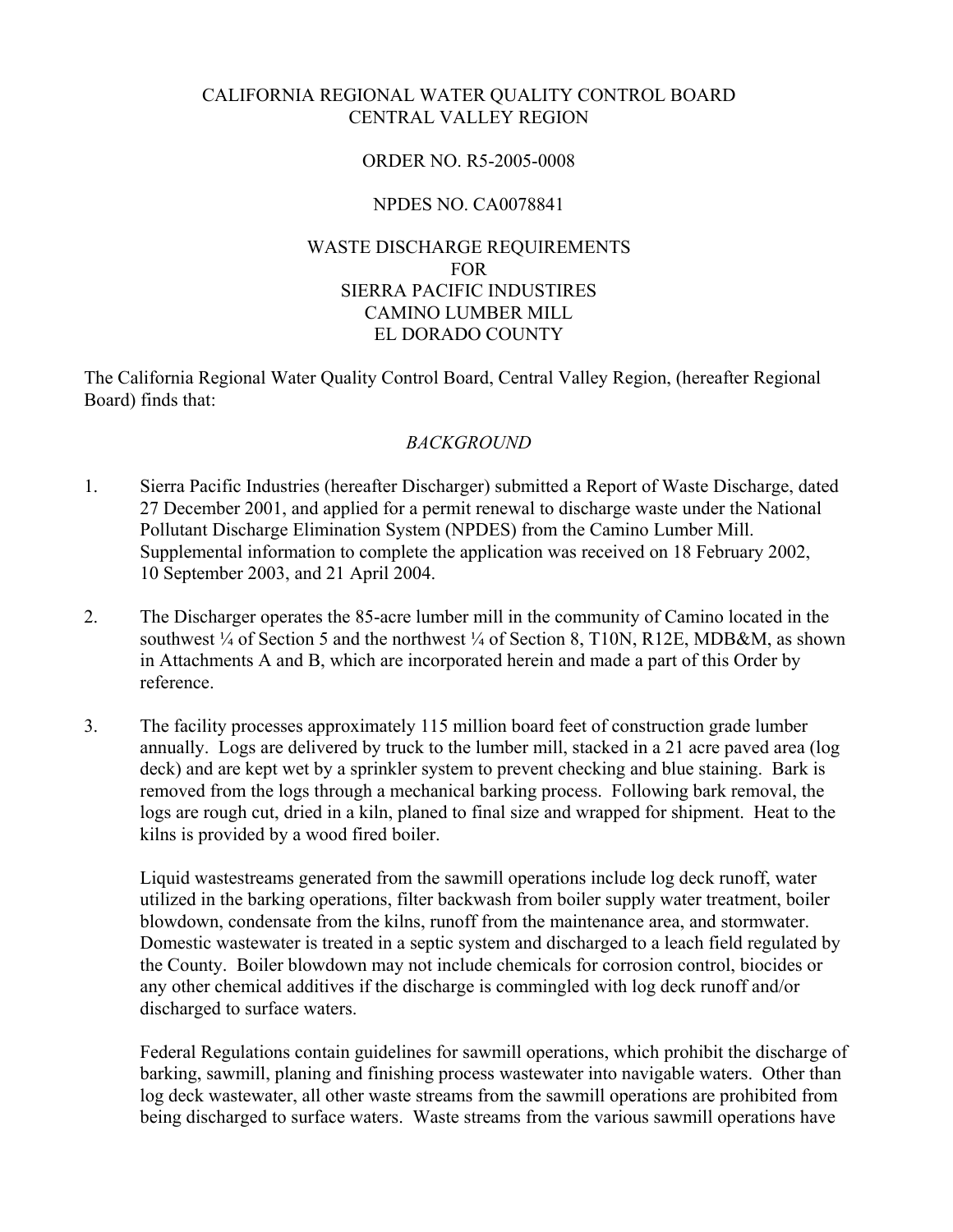been traditionally commingled and discharged to surface waters, although land disposal was maximized. This Order implements the Federal Regulations and prohibits the discharge of the applicable sawmill operations wastestreams to surface waters.

4. The Report of Waste Discharge describes the discharge from past operations at Outfall 001(SP5) and Outfall 002 (SP4) as follows:

Flow is intermittent and only occurs during storm events. The volume of water discharged is rainfall dependent.

| Constituent                      | mg/           |
|----------------------------------|---------------|
| COD <sup>1</sup>                 | $37.0$ (max.) |
| <b>Total Organic Carbon</b>      | 90            |
| Total Suspended Solids (TSS)     | 58.0          |
| $1$ COD – chemical oxygen demand |               |

### *WASTEWATER OPERATIONS*

### 5. *Log Deck Runoff*:

To maximize land disposal, the Discharger retains all log deck water onsite during the dry season, either in storage/evaporation ponds or by disposal by spray irrigation. Excess water applied to the log deck flows in open trenches to a wastewater control structure. The runoff from the log deck is recirculated back to the log decks from the water control structure. While sprinkling, the log deck is operated in a closed loop system. During precipitation periods, the log and the log yard runoff is directed to a retention pond (called the Schmidt Ditch). If the Schmidt Ditch reaches capacity, the ditch is designed to over flow and discharge to an unnamed tributary to North Canyon Creek, at a point approximately located at latitude 38º 44'43" (deg, min, sec) and longitude 120º 40'43 (Outfall A), as shown on Attachment A, a part of this Order. North Canyon Creek is a water of the United States and tributary to the South Fork of the American River.

Annually during the first significant storm event ("first flush"), the sprinklers are shut off, and all of the logdeck runoff is diverted to storage Pond P-1 via Pond P-A. This first flush stormwater/wastewater contains the concentrated pollutants that have been recirculated to the log deck during the past year. Disposal of this wastestream is by evaporation/percolation in the ponds or irrigation of the spray fields when weather permits. Tailwater from the irrigation area is returned to the ponds.

### *Other Sawmill Operation Wastestreams*

The waste streams from other sawmill operations are commingled, stored in Pond P-1, and subsequently disposed of on the spray irrigation field as weather permits. These waste streams are not recycled for use on the log deck, or discharged to surface waters.

6. The U.S. Environmental Protection Agency (U.S. EPA) and the Regional Board have classified this discharge as a minor discharge.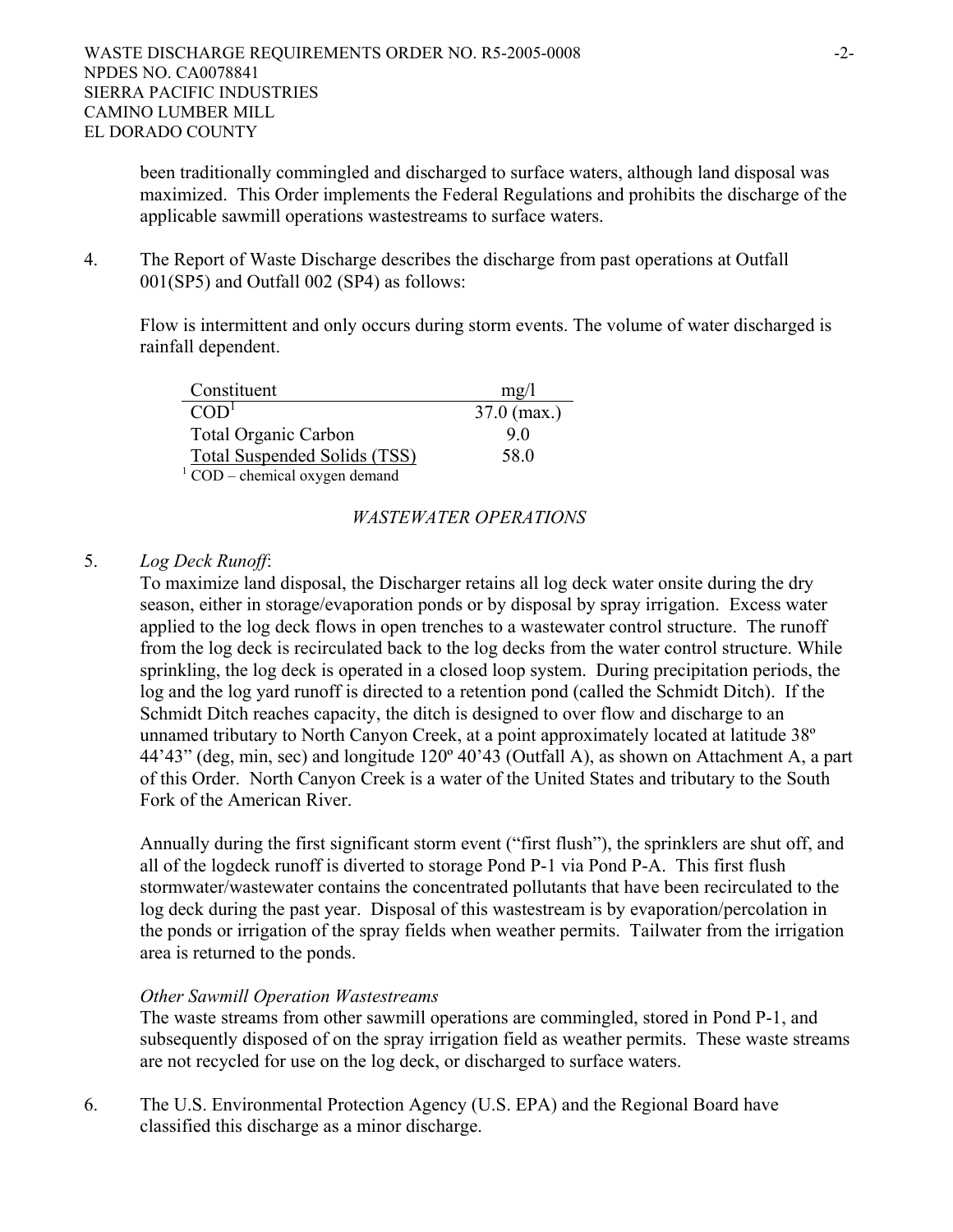- 7. The Regional Board adopted a *Water Quality Control Plan*, *Fourth Edition, for the Sacramento and San Joaquin River Basins* (hereafter Basin Plan). The Basin Plan designates beneficial uses, establishes water quality objectives, and contains implementation programs and policies to achieve water quality objectives for all waters of the Basin. These requirements implement the Basin Plan.
- 8. U.S. EPA adopted the *National Toxics Rule* (NTR) on 5 February 1993 and the *California Toxics Rule* (CTR) on 18 May 2000. These Rules contain water quality standards applicable to this discharge. The SWRCB adopted the *Policy for Implementation of Toxics Standards for Inland Surface Waters, Enclosed Bays, and Estuaries of California* (known as the State Implementation Plan (SIP)), which contains guidance on implementation of the NTR and the CTR*.*

#### *RECEIVING WATER BENEFICIAL USES*

9. The Basin Plan at page II-2.00 states: "Existing and potential beneficial uses which currently apply to surface waters of the basins are presented in Figure II-1 and Table II-1. The beneficial uses of any specifically identified water body generally apply to its tributary streams." Furthermore, the Regional Board generally is required to apply the beneficial uses of municipal and domestic supply to surface waters based on State Board Resolution No. 88- 63, which was incorporated in the Basin Plan pursuant to Regional Board Resolution 89-056.

The Basin Plan does not specifically identify beneficial uses for the unnamed tributary to North Canyon Creek or North Canyon Creek, but does identify present and potential uses for the South Fork of the American River. The unnamed tributary to North Canyon Creek and North Canyon Creek are tributary to the South Fork of the American River. The unnamed tributary to North Canyon Creek and North Canyon Creek are in the South Fork, Sources to Placerville Subarea (514.32) of the American River Hydrologic Unit (514.00), in the Sacramento Hydrologic Basin.

The Regional Board finds that the beneficial uses identified in the Basin Plan for the South Fork of the American River, Sources to Placerville, are applicable to the unnamed tributary to North Canyon Creek and North Canyon Creek. These beneficial uses are domestic and municipal supply, hydropower generation, water contact recreation, canoeing and rafting, other non-contact water recreation; warm freshwater habitat, cold freshwater habitat, cold freshwater spawning, and wildlife habitat. The Basin Plan on page II-1.00 states: "Protection and enhancement of existing and potential beneficial uses are primary goals of water quality planning…" and with respect to disposal of wastewaters states that "…disposal of wastewaters is [not] a prohibited use of waters of the State; it is merely a use which cannot be satisfied to the detriment of beneficial uses."

In reviewing whether the existing and/or potential uses of the South fork of the American River apply to the unnamed tributary to North Canyon Creek and North Canyon Creek, the Regional Board has considered the following facts: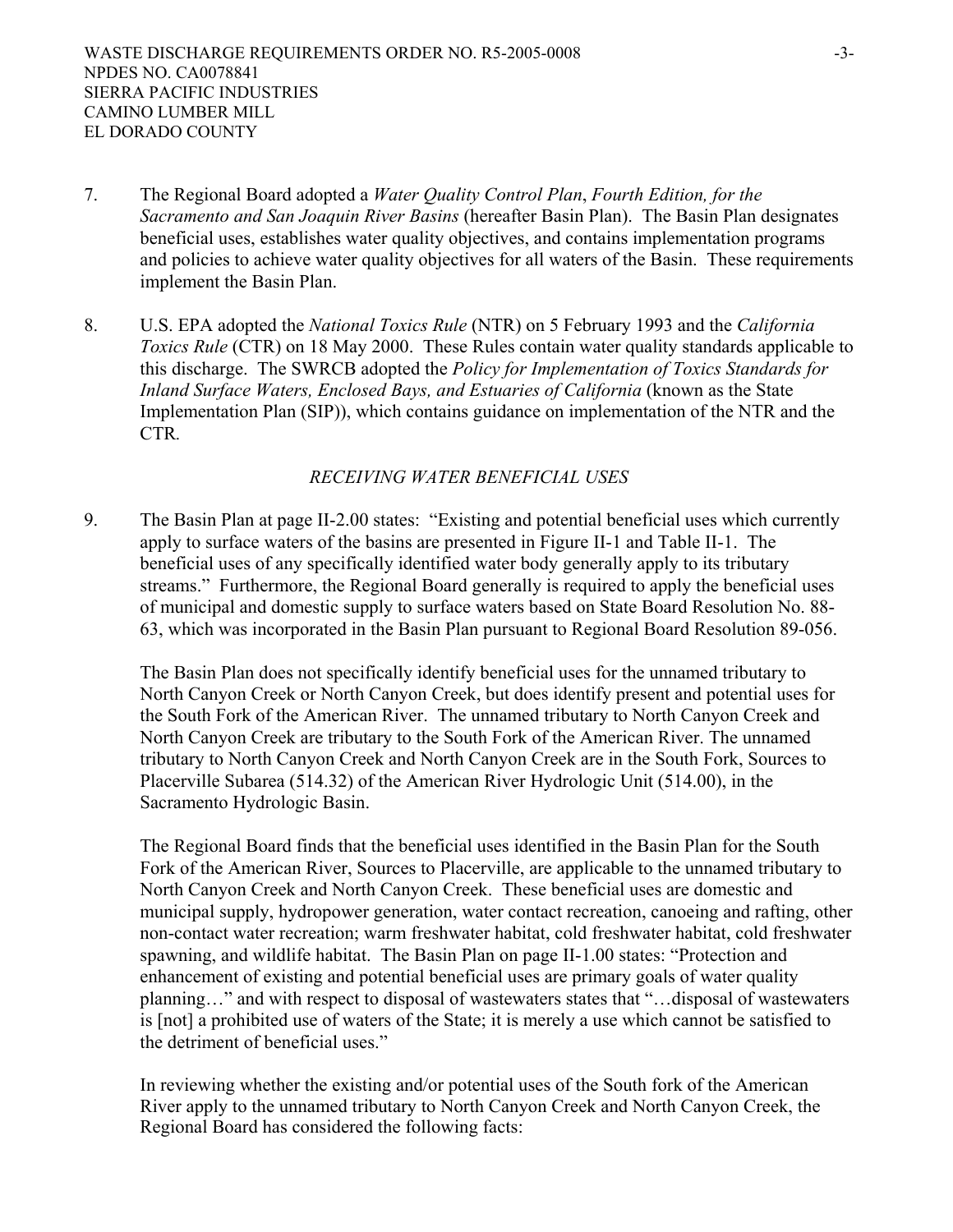#### a. *Municipal and Domestic Supply and Agricultural Irrigation*

 The Basin Plan (Table II-1) designates the beneficial uses of municipal and domestic supply to the South Fork of the American River. In addition, the SWRCB has issued water rights to existing water users along the South Fork of the American River and North Canyon Creek downstream of the discharge for domestic and irrigation uses. Since the unnamed tributary and North Canyon Creek are ephemeral streams, they also likely provide groundwater recharge during periods of low flow. The groundwater is a source of drinking water. In addition to the existing water uses, growth in the area, downstream of the discharge is expected to continue, which presents a potential for increased municipal, domestic and agricultural uses of the water in receiving stream.

#### b. *Water Contact and Noncontact Recreation and Esthetic Enjoyment*

 The Regional Board finds that the discharge flows through residential areas, and there is ready public access to the unnamed tributary of North Canyon Creek, North Canyon Creek, and the South Fork of the American River. Exclusion of the public is unrealistic and contact recreational activities currently exist along the unnamed tributary of North Canyon Creek, North Canyon Creek, and the South Fork of the American River and these uses are likely to increase as the population in the area grows.

### c. *Preservation and Enhancement of Fish, Wildlife and Other Aquatic Resources*

 The California Department of Fish and Game (DFG) has verified the presence of rainbow trout, green sunfish, channel catfish, and large mouth bass in North Canyon Creek. Additionally, discussions with residents in the area confirmed the presence of trout in the tributary of North Canyon Creek. These findings are consistent with both cold- and warmwater fisheries and there is a potential for anadromous fish migration, thus necessitating a cold-water designation. The Basin Plan (Table II-1) designates the South Fork of the American River as being both a cold and warm freshwater habitat. Therefore, pursuant to the Basin Plan, the cold designation applies to the unnamed tributary of North Canyon Creek, North Canyon Creek, and the South Fork of the American River. The cold-water habitat designation necessitates that the in-stream dissolved oxygen concentration be maintained at, or above, 7.0 mg/L. This approach recognizes that, if the naturally occurring in-stream dissolved oxygen concentration is below 7.0 mg/L, the Discharger is not required to improve the naturally occurring level. As stated in the above Findings, currently the unnamed tributary of North Canyon Creek and North Canyon Creek are ephemeral streams.

#### d. *Groundwater Recharge*

In areas where groundwater elevations are below the stream bottom, water from the stream will percolate to groundwater. Since the unnamed tributary to North Canyon Creek, and North Canyon Creek is at times dry, it is reasonable to assume that the stream water is lost by evaporation, flow downstream and percolation to groundwater providing a source of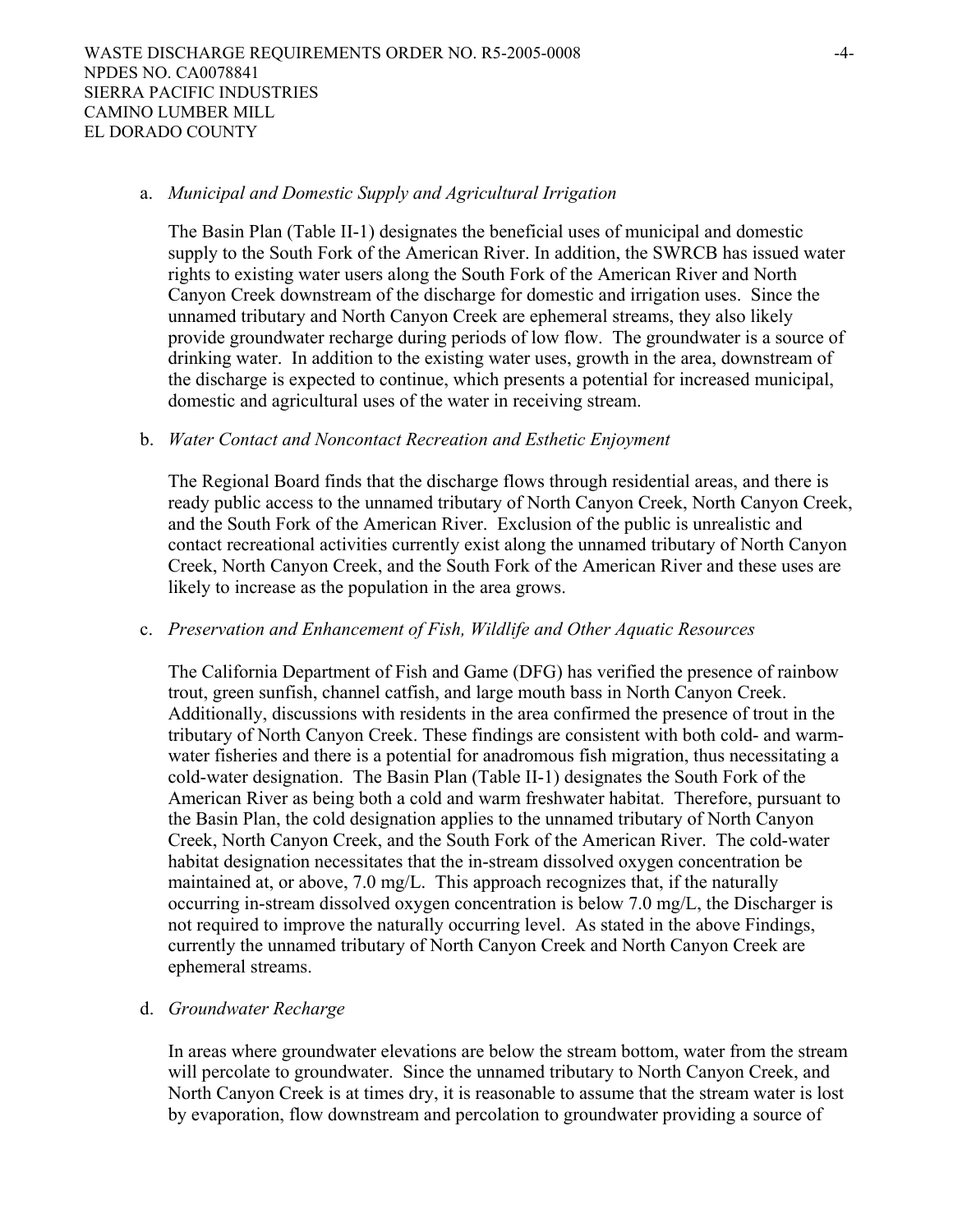municipal and irrigation water supply.

#### e. *Freshwater Replenishment*

When water is present in the unnamed tributary to North Canyon Creek, and North Canyon Creek, there is hydraulic continuity with the South Fork of the American River. During periods of hydraulic continuity, North Canyon Creek adds to the water quantity and may impact the quality of water flowing down stream in the South Fork of the American River.

Upon review of the flow conditions, habitat values, and beneficial uses of the South Fork of the American River, and the facts described above, the Regional Board finds that the beneficial uses identified in the Basin Plan for the South Fork of the American River are applicable to the unnamed tributary to North Canyon Creek and North Canyon Creek.

10. The Regional Board also finds that based on the available information and on the Discharger's application, that the unnamed tributary to North Canyon Creek, and North Canyon Creek, absent the discharge are ephemeral streams. The ephemeral nature of the waterways means that the designated beneficial uses must be protected, but that no credit for receiving water dilution is available. Although the discharge, at times, maintains the aquatic habitat, constituents may not be discharged that may cause harm to aquatic life. At other times, natural flows within the waterways help support aquatic life. Both conditions may exist within a short time span, where the waterways would be dry without the discharge and periods when sufficient background flows provide hydraulic continuity with the South Fork of the American River. Dry conditions occur primarily in the summer months, but dry conditions may also occur throughout the year, particularly in low rainfall years. The lack of dilution results in more stringent effluent limitations to protect contact recreation, drinking water, agricultural water uses, and aquatic life. Significant dilution may occur during and immediately following high rainfall events.

### *EFFLUENT LIMITATIONS AND REASONABLE POTENTIAL*

- 11. Federal regulations require effluent limitations for all pollutants that are or may be discharged at a level that will cause or have the reasonable potential to cause, or contribute to an in-stream excursion above a narrative or numerical water quality standard.
- 12. The federal Clean Water Act (CWA) mandates the implementation of effluent limitations that are as stringent as necessary to meet water quality standards established pursuant to state or federal law.  $(33 \text{ U.S.C.}, \S 1311(b)(1)(C); 40 \text{ C.F.R.}, \S 122.44(d)(1))$  NPDES permits must incorporate discharge limits necessary to ensure that water quality standards are met. This requirement applies to narrative criteria as well as to criteria specifying maximum amounts of particular pollutants. Pursuant to Federal Regulations, 40 C.F.R. section 122.44(d)(1)(i), NPDES permits must contain limits that control all pollutants that "are or may be discharged at a level which will cause, have the reasonable potential to cause, or contribute to an excursion above any state water quality standard, including state narrative criteria for water quality." Federal Regulations, 40 CFR, Section  $122.44(d)(1)(vi)$ , further provide that "[w]here a state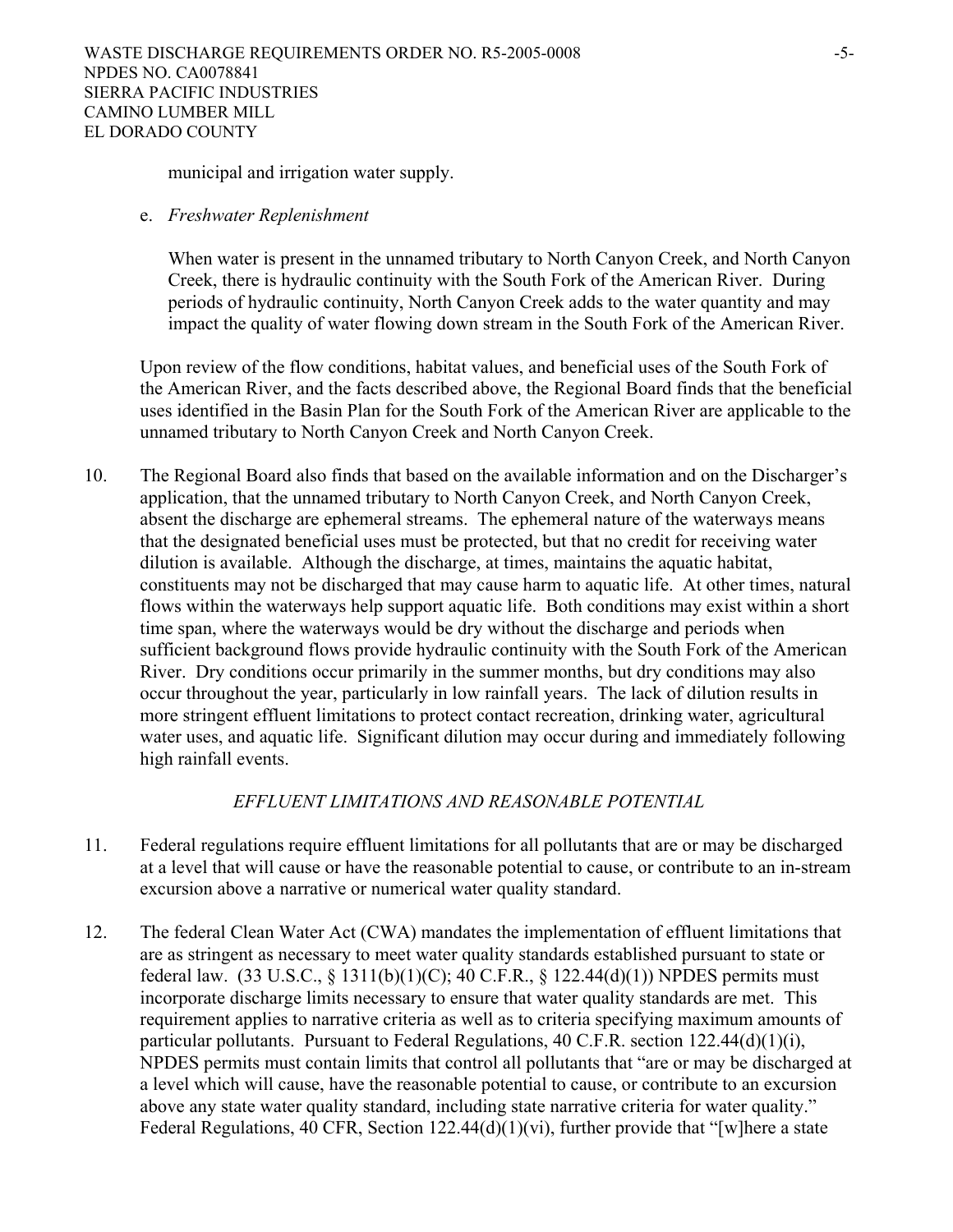has not established a water quality criterion for a specific chemical pollutant that is present in an effluent at a concentration that causes, has the reasonable potential to cause, or contributes to an excursion above a narrative criterion within an applicable State water quality standard, the permitting authority must establish effluent limits."

- 13. The Regional Board's Basin Plan, page IV-17.00, contains an implementation policy ("Policy for Application of Water Quality Objectives") that specifies that the Regional Board "will, on a case-by-case basis, adopt numerical limitations in orders which will implement the narrative objectives." This Policy complies with 40 CFR 122.44(d)(1). With respect to narrative objectives, the Regional Board must establish effluent limitations using one or more of three specified sources, including EPA's published water quality criteria, a proposed state criterion (i.e., water quality objective), or an explicit state policy interpreting its narrative water quality criteria (i.e., the Regional Board's "Policy for Application of Water Quality Objectives")(40 C.F.R. 122.44(d)(1) (vi) (A), (B) or (C)). The Basin Plan contains a narrative objective requiring that: "All waters shall be maintained free of toxic substances in concentrations that produce detrimental physiological responses in human, plant, animal, or aquatic life". The Basin Plan requires the application of the most stringent objective necessary to ensure that surface water and groundwater do not contain chemical constituents, toxic substances, radionuclides, or taste and odor producing substances that adversely affect beneficial uses. The beneficial uses include municipal and domestic supply, agricultural irrigation supply, water contact and non-contact recreation and aquatic habitat and migration. The Basin Plan states that material and relevant information, including numeric criteria, and recommendations from other agencies and scientific literature will be utilized in evaluating compliance with the narrative toxicity objective. The Basin Plan also limits chemical constituents in concentrations that adversely affect surface water beneficial uses. For waters designated as municipal, the Basin Plan specifies that, at a minimum, waters shall not contain concentrations of constituents that exceed Maximum Contaminant Levels (MCL) of CCR Title 22. The Basin Plan further states that; to protect all beneficial uses the Regional Board may apply limits more stringent than MCLs. When a reasonable potential exists for exceeding a narrative objective, Federal Regulations mandate numerical effluent limitations and the Basin Plan narrative criteria clearly establish a procedure for translating the narrative objectives into numerical effluent limitations.
- 14. Wastewater generated from **timber processing operations** is regulated under the Code of Federal Regulations (CFR), Title 40, Part 429. The point source category guidelines apply (§ 429.10, Applicability) to "*any timber products processing operation, and any plant producing insulation board with wood as the major raw material, which discharges or may discharge process wastewater pollutants to waters of the United States, or which introduces or may introduce wastewater pollutants into a publicly owned treatment works"*. Effluent limitations for the following subcategories for timber product processing operations are applicable to this facility.
	- *a. Subpart A Barking Subcategory, § 429.21(a): The following limitations apply to all mechanical barking installations: There shall be no discharge of process wastewater pollutants into navigable waters.*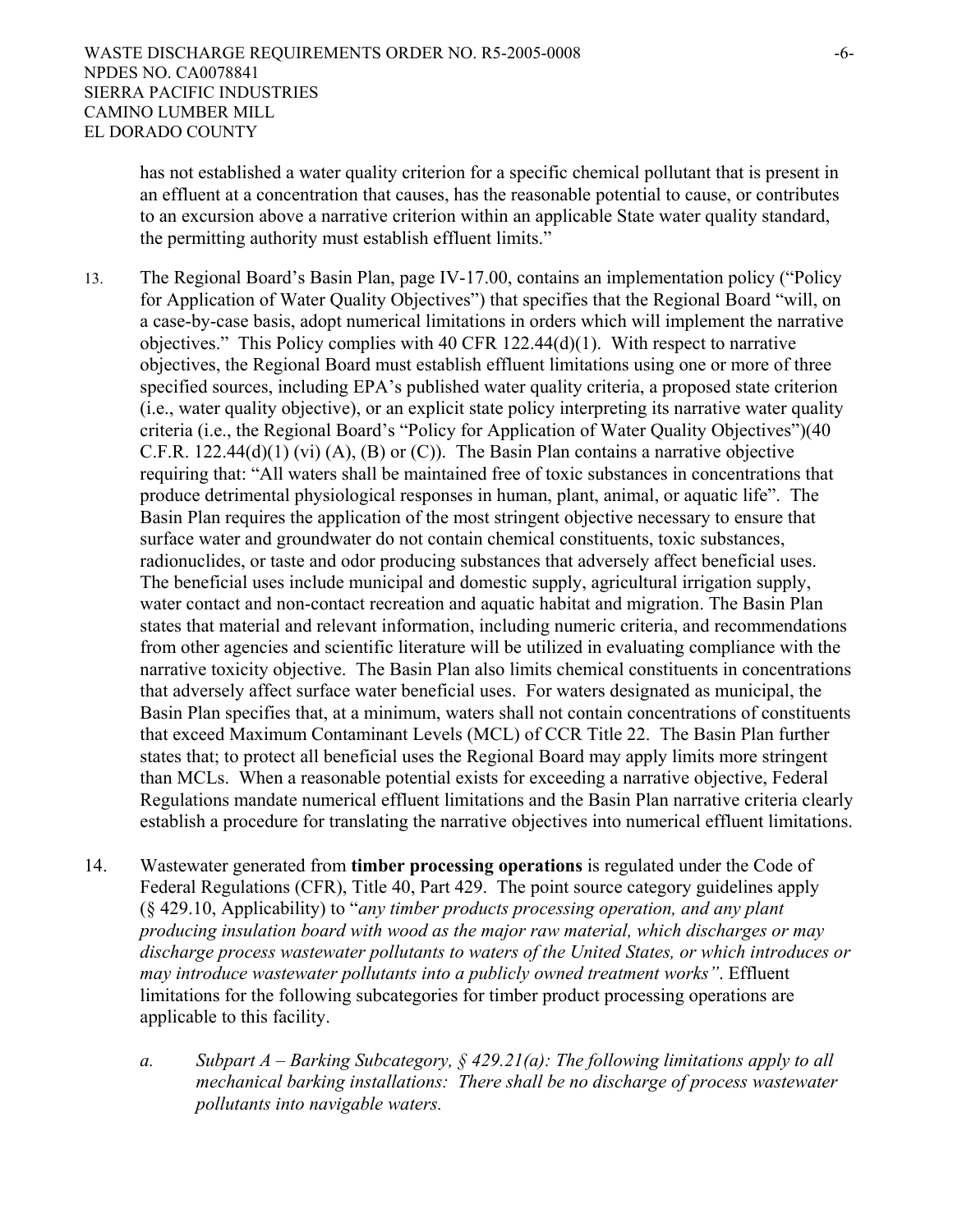- *b. Subpart I Wet Storage Subcategory, § 429.101: Except as provided in 40 CFR 125.30 through 125.32, any existing point source subject to this subpart must achieve the following effluent reduction attainable by the application of the best practicable control technology currently available (BPT): There shall be no debris discharged and the pH shall be within the range of 6.0 to 9.0. Part § 429.11(i) defines debris as woody material such as bark, twigs, branches, heartwood or sapwood that will not pass through a one-inch diameter round opening and is present in the discharge from a wet storage facility.*
- *c. Subpart K Sawmill and Planning Subcategory, § 429.121: Except as provided in 40 CFR 125.30 through 125.32, any existing point source subject to this subpart must achieve the following effluent reduction attainable by the application of the best practicable control technology currently available (BPT): There shall be no discharge of process wastewater pollutants into navigable waters.*
- *d. Subpart L Finishing Subcategory, § 429.131: Except as provided in 40 CFR 125.30 through 125.32, any existing point source subject to this subpart must achieve the following effluent reduction attainable by the application of the best practicable control technology currently available (BPT): There shall be no discharge of process wastewater pollutants into navigable waters.*

 Review of the onsite wastewater collection system shows that the process wastewater from the sawmill operation, boiler blowdown, and the equipment maintenance area runoff, and other associated waste streams are commingled, stored in ponds, and disposed of via spray irrigation land disposal.

 Timber processing operations at the facility for which effluent limits apply include: mechanical bark removal (40 CFR § 429.21(a)), wet storage, saw milling, planning and finishing. 40CFR § 429.100 contains effluent guidelines for wet log storage based on "best practicable control technology currently available." For the log deck runoff the Federal Regulations state that there shall be no debris discharged and the pH shall be within the range of 6.0 to 9.0. The Effluent Limitations for pH, in this Order are based on the Basin Plan's Water Quality Objective for pH that requires the pH remain greater than 6.5 and less than 8.5. Federal Regulations, 40 CFR § 429.11(i), define debris as woody material such as bark, twigs, branches, heartwood or sapwood that will not pass through a one inch diameter round opening.

- 15. The water utilized on the site for log deck sprinkling, and dust suppression is a wastewater and if discharged to surface waters, is required to meet discharge criteria.
- 16. *Tannins and Lignins* Tannins and lignins are generated from wood products and could cause discoloration or a pH shift of the effluent or receiving water, presenting a reasonable potential for causing exceedance of the Basin Plan water quality standards for discoloration and pH. An Effluent Limitation for tannins and lignins of 30 mg/l (daily maximum) is included in this Order based on best professional judgment.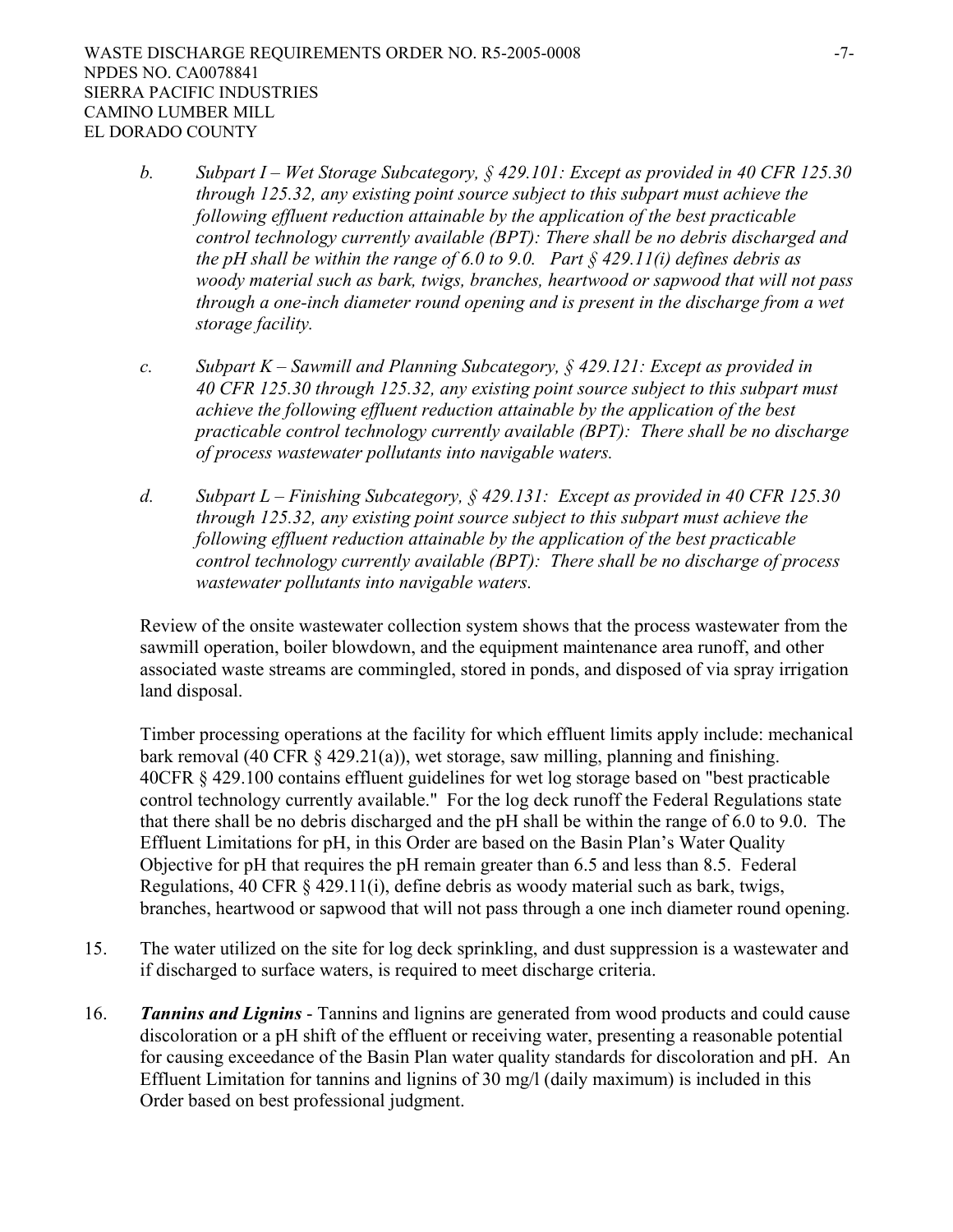- 17. *Oil and Grease –* Oil and Grease could be present from equipment maintenance and operations, thereby creating a reasonable potential for causing exceedance of Basin Plan water quality standards for floating material and possibly toxicity. An Effluent Limitation for oil and grease of 15 mg/l (daily maximum) and 10 mg/l (monthly average) is included in this Order based on best professional judgment.
- 18. *Total Suspended Solids* A total suspended solids (TSS) limitation of 30 mg/l (monthly avg.) and 60 mg/l (daily max.) is included in the existing Order and is necessary to assure compliance with the Basin Plan water quality objectives for suspended material and turbidity. Reissuancce of the permit with a less stringent limitation would violate the anti-backsliding provisions of the Federal Regulations, 40 CFR 122.44. This Order contains Effluent Limitations for TSS based on protection of the Basin Plan water quality objectives for suspended material and turbidity.
- 19. *Total Dissolved Solids* A total dissolved solids (TDS) limitation of 300 mg/l (monthly avg.) and 500 mg/l (daily max.) is included in the existing Order and is necessary to assure compliance with the Basin Plan water quality objectives. Reissuancce of the permit with a less stringent limitation would violate the anti-backsliding provisions of the Federal Regulations, 40 CFR 122.44, therefore the existing effluent limitations for TDS are maintained in this Order.
- 20. *Chemical Oxygen Demand* Chemical oxygen demanding (COD) limitations of 30 mg/l (monthly avg.) and 60 mg/l (daily max.) are included in the existing Order. Chemicals present in boiler blowdown, and tannic acid from the wood processing, can cause high levels of COD in the effluent. The COD will utilize oxygen in the receiving stream. This Order contains a Receiving Water Limitation for dissolved oxygen of 7.0 mg/l based on protection of the coldwater aquatic life designation. Data provided by the Discharger indicates COD values as high as 37 mg/l, which indicates reasonable potential for the COD substances in the effluent. Reissuancce of the permit with a less stringent limitation would violate the anti-backsliding provisions of the Federal Regulations, 40 CFR 122.44, therefore the existing effluent limitations for COD are maintained in this Order.
- 21. *Aluminum* Based on samples collected by Regional Board staff during inspections, the discharge contained concentrations of aluminum as high as 2600 µg/l. U.S. EPA established Ambient Water Quality criteria for the protection of freshwater aquatic life of 87  $\mu$ g/l (fourday average) and 750  $\mu$ g/l (one-hour average). Using the methodology in the U.S. EPA's Technical Support Document (TSD) for Water Quality-Based Toxics Control, conversion of the limitation from an 1-hour average to a daily maximum, and 4-day average to a monthly average was done to allow effluent limitations to be consistent sampling frequencies defined by the monitoring and reporting program. This conversion resulted in a daily maximum effluent limit of 749 ug/l, and a monthly average limit of 87 ug/l for aluminum. The analytical data shows that the discharge has a reasonable potential to cause an exceedance of the Basin Plan narrative toxicity objective. This Order includes concentration-based Effluent Limitations for aluminum based on the Basin Plan narrative toxicity objective utilizing the EPA's recommended Ambient Criteria. Aluminum exists as aluminum silicate in suspended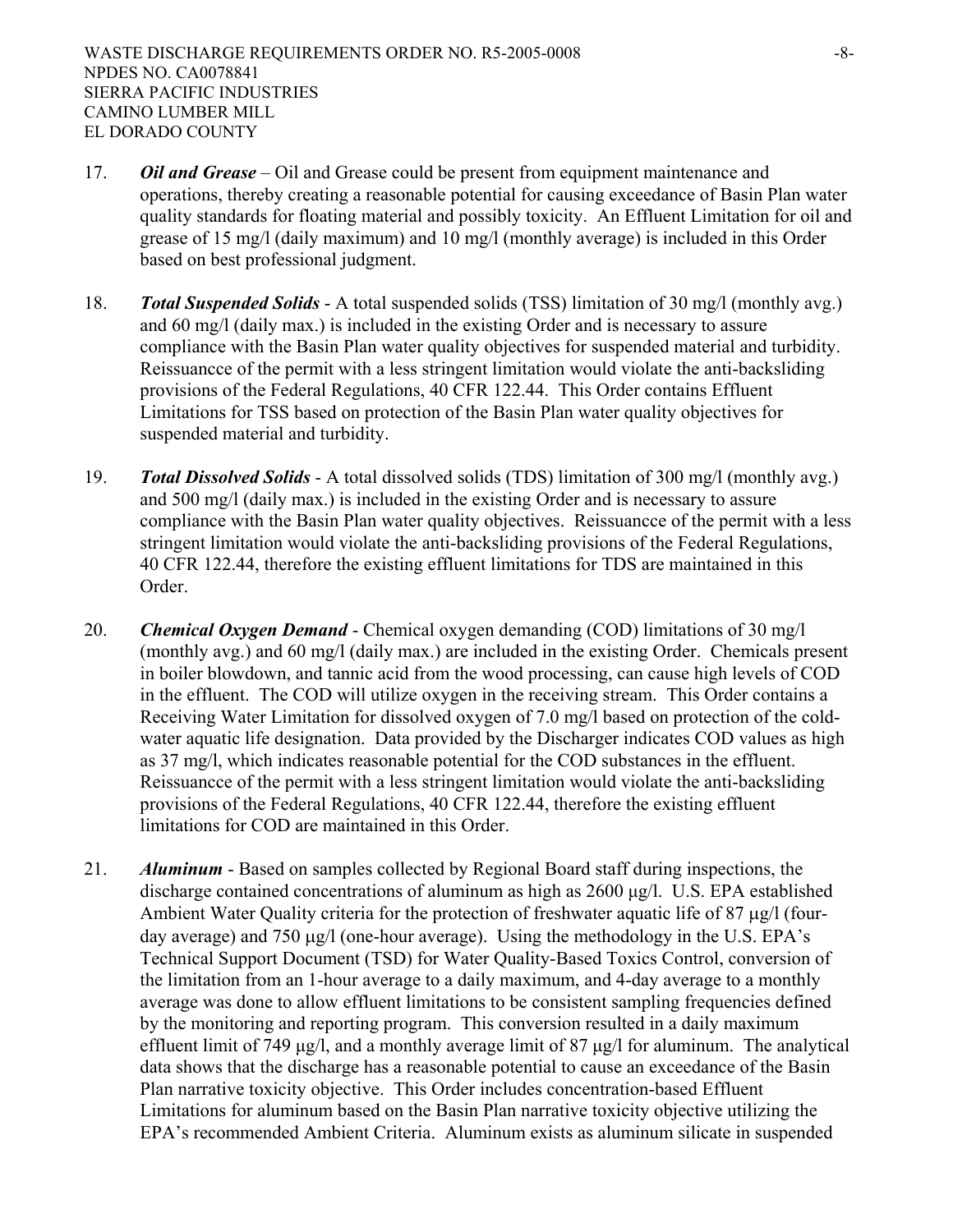clay particles, which US EPA acknowledges might be less toxic than other forms of aluminum. Correspondence with US EPA indicates that the criterion is not intended to apply to aluminum silicate particles. Therefore, a monitoring method that excludes clay particles is likely to be more appropriate. The use of acid-soluble analysis for compliance with the aluminum criterion appears to satisfy US EPA.

- 22. *Color* Order No. 97-114 includes effluent limits for color (monthly average =50 Pt-Co, Daily Max.=100 Pt.-Co.). With the requirement for receiving water limitations of turbidity, monitoring for color is redundant. There is no indication in the record or findings of the previous Order to indicate why an effluent limit for color was included, and with the turbidity limitation preexisting, this change is consistent with the antidegradation provisions of 40 CFR 131.12 and State Water Resources Control Board Resolution 68-16. Any impact on existing water quality will be insignificant.
- 23. The beneficial uses of the underlying ground water are municipal and domestic, industrial service, industrial process and agricultural supplies.
- 24. This Order contains a Groundwater Limitation that requires the discharge not degrade groundwater quality when compared with background water quality, therefore the permitted discharge is consistent with the antidegradation provisions of 40 CFR 131.12 and SWRCB Resolution 68-16. Compliance with these requirements will result in the use of best practicable treatment or control of the discharge. The impact on existing water quality will be insignificant.
- 25. The Discharger utilizes ponds and spray irrigation for the treatment, storage, and disposal of wastewater. Pond Discharge Limitations have been included in this permit to assure that the pond system does not overflow or cause a nuisance. Nuisance conditions from pond systems are typically found when strong odors occur when the dissolved oxygen concentration is allowed to drop below 1.0 mg/l. This permit requires the dissolved oxygen concentration be maintained above 1.0 mg/l in the upper one-foot of water in the ponds. Ponds levees can fail for a variety of reasons, typically a lack of maintenance or overtopping due to wave action. This permit requires a minimum pond freeboard be maintained to prevent overtopping.
- 26. As stated in the above Findings, On 2 March 2000, the State Board adopted the SIP for implementation of the CTR and NTR. The SIP establishes methods of evaluating receiving water criteria and developing effluent limitations in NPDES Permits for priority pollutants. Section 2.4 of the SIP required that each discharger submit to the Regional Boards reports necessary to determine compliance with effluent limitations for priority pollutants in permits. Section 2.4.1 through 2.4.4 of the SIP requires that each discharger provide minimum standards for analysis and reporting. To implement the SIP, effluent and receiving water data is needed for all priority pollutants. On 10 September 2001 the Executive Officer issued a letter, in conformance with California Water Code, Section 13267, requiring the Discharger prepare a technical report assessing water quality. The study was intended to be consistent with the requirements of the technical report in requiring sampling for NTR, CTR and additional constituents to determine the full water quality impacts of the discharge. The technical report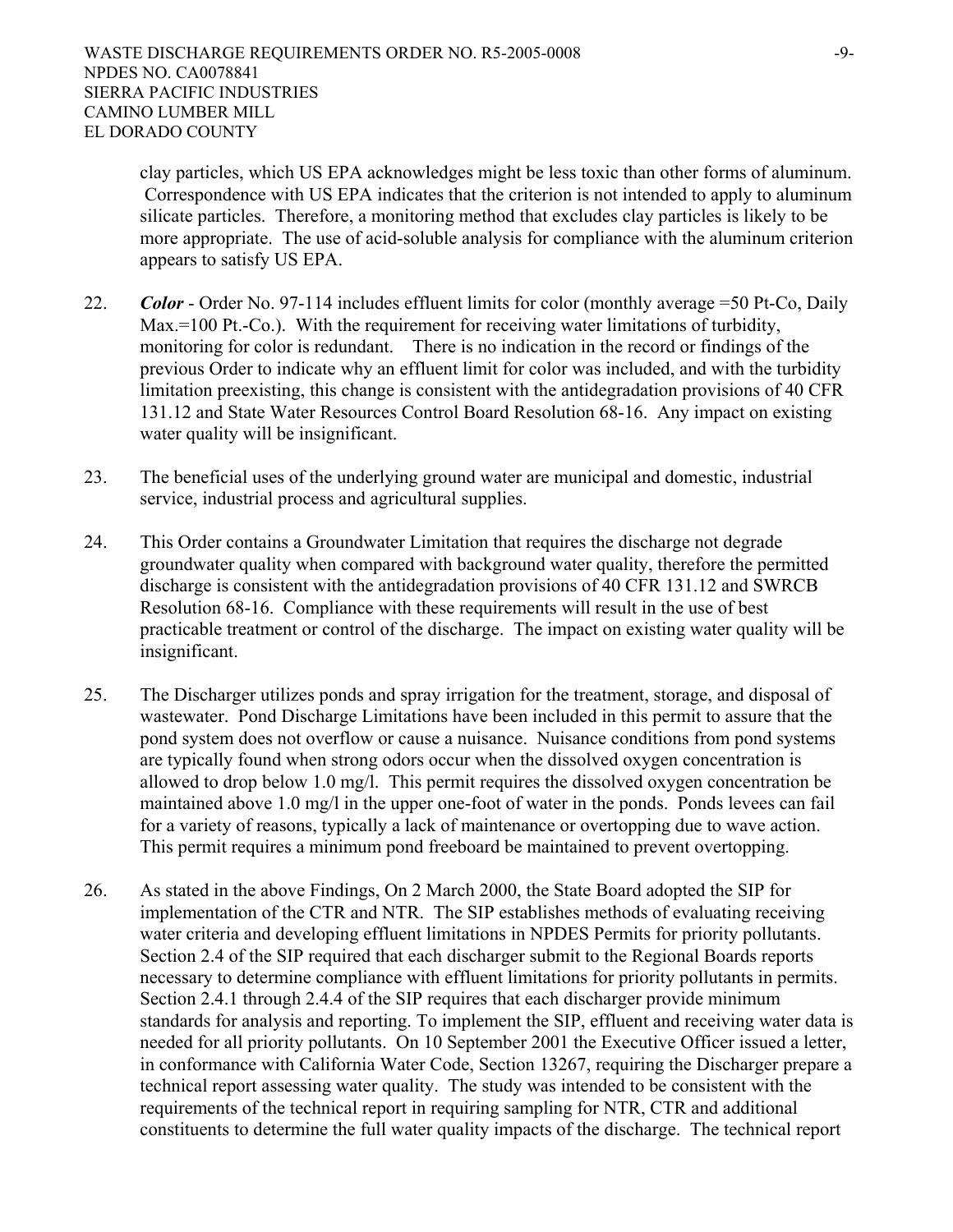requirements listed specific constituents, detection levels, acceptable time frames and report requirements. The technical report was due on 1 March 2003. The Discharger did not conduct the required sampling, did not submit the required report and has not adequately characterized the quality of the effluent being discharged to surface waters. This Order requires the Discharger conduct six rounds of priority pollutant sampling and prepare and submit a technical report fully characterizing the quality of the discharge. It may be necessary to sample boiler blowdown separately. This Order may be reopened, and additional effluent limitations added, based on the results of the analysis.

- 27. Effluent limitations, and toxic and pretreatment effluent standards established pursuant to Sections 301 (Effluent Limitations), 302 (Water Quality Related Effluent Limitations), 304 (Information and Guidelines), and 307 (Toxic and Pretreatment Effluent Standards) of the Clean Water Act (CWA) and amendments thereto are applicable to the discharge.
- 28. The discharge is presently governed by Waste Discharge Requirements Order No. 97-114, adopted by the Regional Board on 20 June 1997.
- 29. The action to adopt an NPDES permit is exempt from the provisions of Chapter 3 of the California Environmental Quality Act (CEQA) (Public Resources Code Section 21000, et seq.), requiring preparation of an environmental impact report or negative declaration in accordance with Section 13389 of the California Water Code.
- 30. The Regional Board has considered the information in the attached Information Sheet in developing the Findings of this Order. The attached Information Sheet and Attachments A and B are part of this Order.
- 31. The Regional Board has notified the Discharger and interested agencies and persons of its intent to prescribe waste discharge requirements for this discharge and has provided them with an opportunity for a public hearing and an opportunity to submit their written views and recommendations.
- 32. The Regional Board, in a public meeting, heard and considered all comments pertaining to the discharge.
- 33. This Order shall serve as an NPDES permit pursuant to Section 402 of the CWA, and amendments thereto, and shall take effect upon the date of hearing, provided EPA has no objections.
- 34. Section 13267 of the California Water Code states, in part, "*(a) A regional board, in establishing…waste discharge requirements… may investigate the quality of any waters of the state within its region"* and *"(b) (1) In conducting an investigation…, the regional board may require that any person who… discharges… waste…that could affect the quality of waters within its region shall furnish, under penalty of perjury, technical or monitoring program reports which the regional board requires.*" This Order requires the Discharger to prepare technical and monitoring reports as authorized by California Water Code Section 13267. This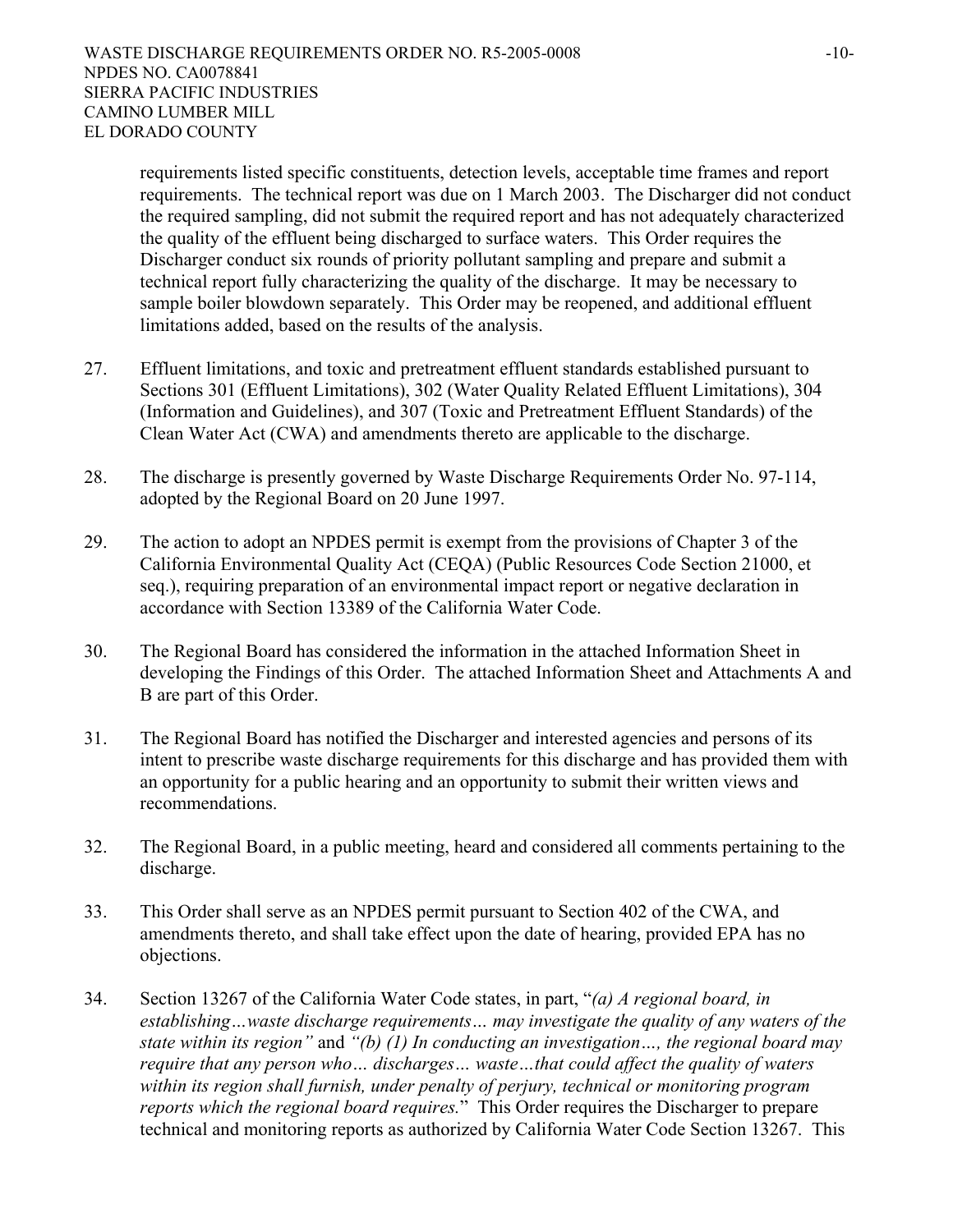Order requires the Discharger to monitor in compliance with the attached Monitoring and Reporting Program No. R5-2005-0008. The monitoring reports are necessary to evaluate impacts to waters of the state to assure protection of beneficial uses, to assure compliance with State and Regional Board plans and policies, including Resolution 68-16, and to assure compliance with this Order. Sierra Pacific Industries discharges the waste that is regulated by this Order.

**IT IS HEREBY ORDERED** that Order No. 97-114 is rescinded and the Sierra Pacific Industries, its agents, successors and assigns, in order to meet the provisions contained in Division 7 of the California Water Code and regulations adopted thereunder, and the provisions of the Clean Water Act and regulations and guidelines adopted thereunder, shall comply with the following:

### **A. Discharge Prohibitions:**

- 1. The discharge of wastewater at a location or in a manner different from that described in the Findings is prohibited.
- 2. Wastewater discharges to surface waters from barking, sawmill planing, and finishing operations, as defined in the Findings, is prohibited. Discharge of log deck wastewater that has been commingled with prohibited waste streams is prohibited.
- 3. Wastewater may only be discharged to surface waters during periods of sustained wet weather. Land disposal of wastewater shall be maximized when weather permits.
- 4. The by-pass or overflow of wastes to surface waters is prohibited, except as allowed by Standard Provision A.13. [See attached "Standard Provisions and Reporting Requirements for Waste Discharge Requirements (NPDES)"].
- 5. Neither the discharge nor its treatment shall create a nuisance as defined in Section 13050 of the California Water Code.
- 6. The discharge of bark, sawdust, or other floating material to surface waters, or surface water drainage courses, is prohibited.

# **B. Effluent Limitations:**

1. Effluent shall not exceed the following limits: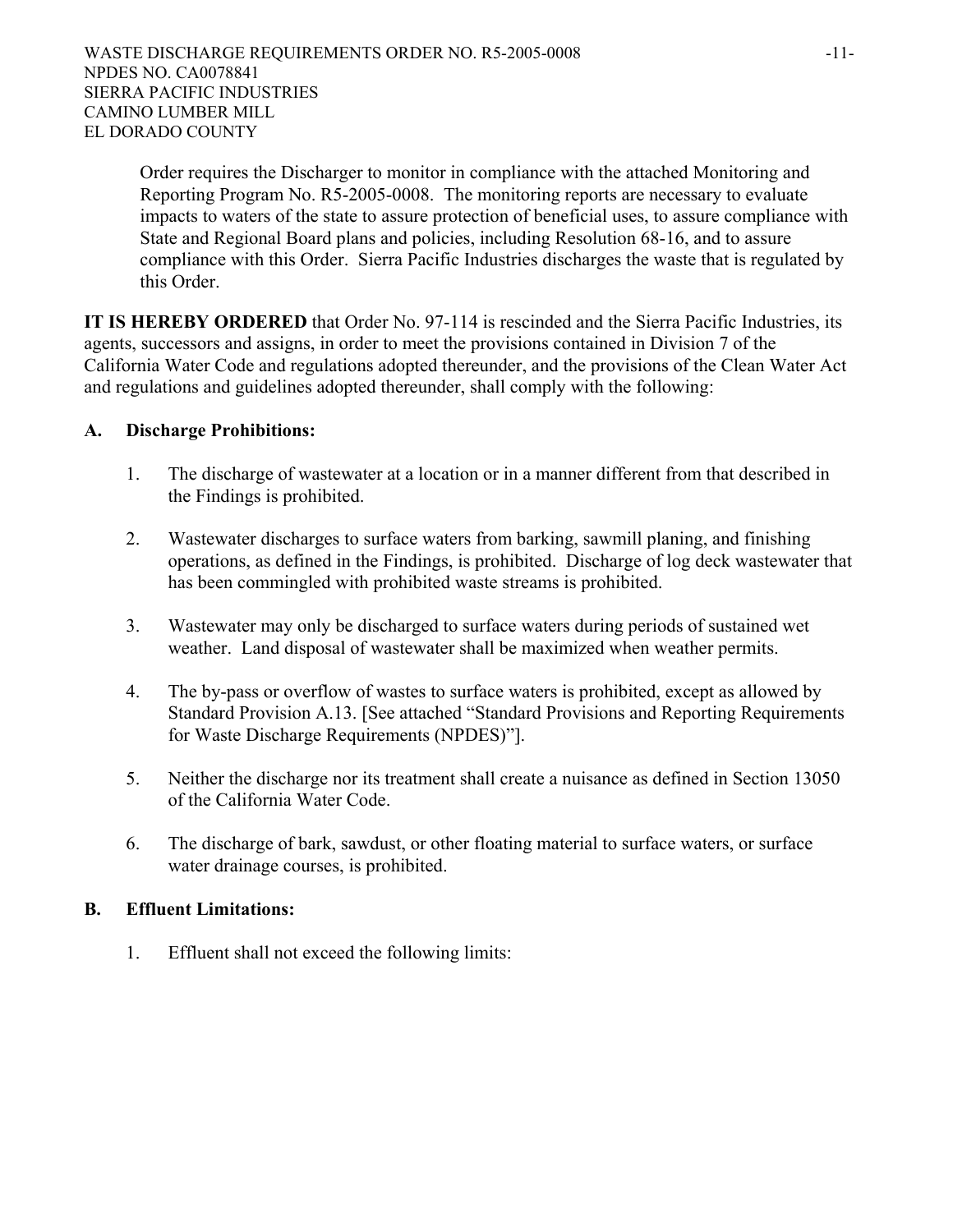| Constituents                  | Units     | Monthly | Daily   |
|-------------------------------|-----------|---------|---------|
|                               |           | Average | Maximum |
| Aluminum <sup>2</sup>         | $\mu$ g/l | 87      | 749     |
| Chemical Oxygen Demand        | mg/1      | 30      | 60      |
| Tannins and lignins           | mg/1      |         | 30      |
| Oil and Grease                | mg/1      | 10      | 15      |
| <b>Total Dissolved Solids</b> | mg/1      | 300     | 500     |
| <b>Total Suspended Solids</b> | mg/1      | 30      | 60      |
| Dissolved Oxygen <sup>1</sup> | mg/1      |         | 70      |

<sup>1</sup> The dissolved oxygen limit is a daily minimum. The DO must be greater than 7.0 mg/l.<br><sup>2</sup> Samples for aluminum may be analyzed utilizing an acid soluble extraction.

- 2. The discharge shall not have a pH less than 6.5 nor greater than 8.5.
- 3. Survival of aquatic organisms in 96-hour bioassays of undiluted waste shall be no less than:

Minimum for any one bioassay - - - - - - - - - 70% Median for any three or more consecutive bioassays - - - - 90%

### **C. Discharge Specifications (Spray Irrigation):**

- 1. The discharge shall be distributed uniformly on adequate acreage in compliance with the Discharge Specifications.
- 2. Hydraulic loading of wastewater shall be at reasonable agronomic rates designed to minimize the percolation of process wastewater below the root zone (i.e., deep percolation).
- 3. Areas irrigated with wastewater shall be managed to prevent breeding of mosquitoes. More specifically:
	- a. All applied irrigation water must infiltrate completely within 24 hours.
	- b. Ditches not serving as wildlife habitat should be maintained free of emergent, marginal, and floating vegetation.
	- c. Low-pressure and un-pressurized pipelines and ditches, which are accessible to mosquitoes, shall not be used to store reclaimed water.
- 4. Discharges to the spray irrigation fields shall be managed to minimize erosion of the disposal area.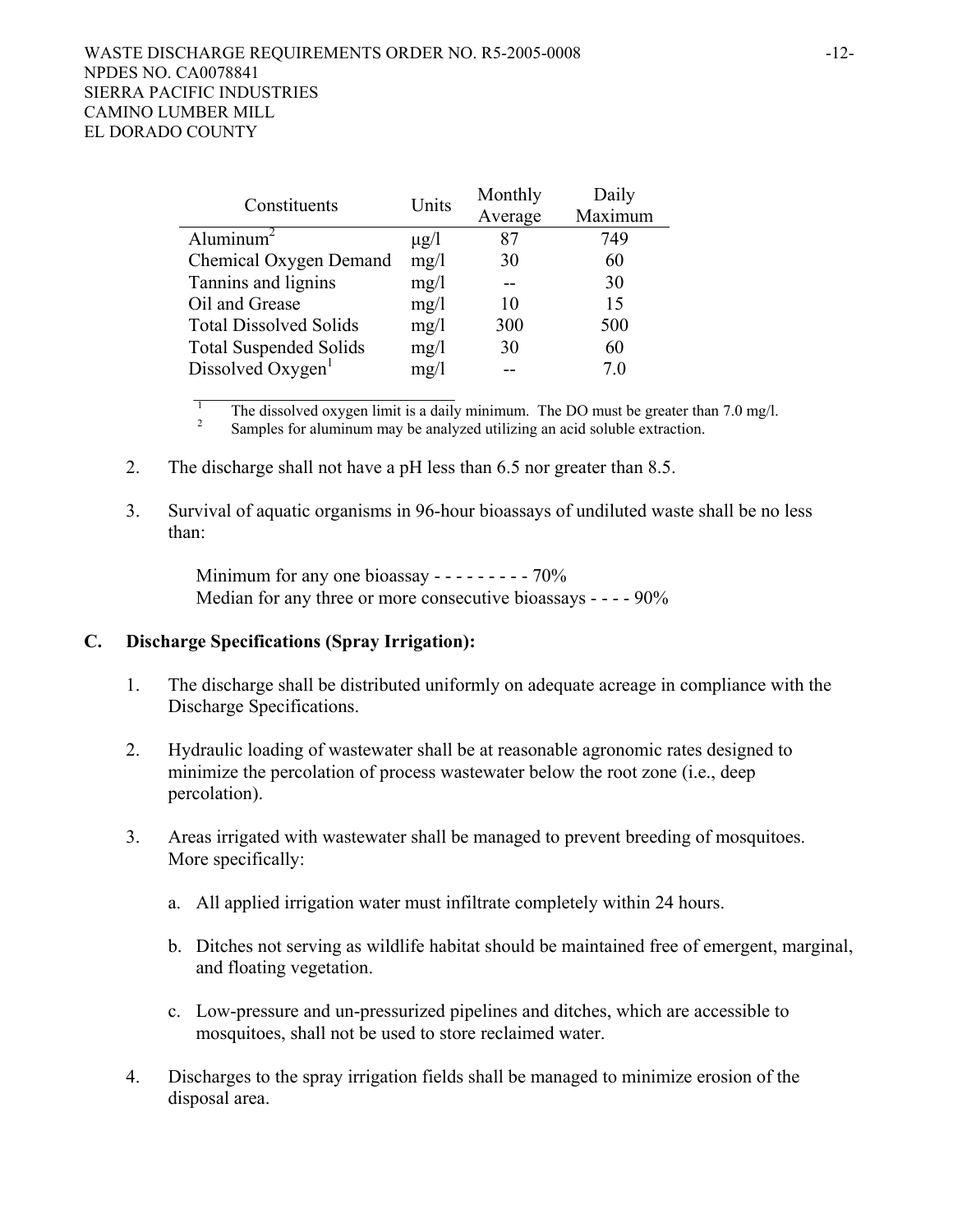- 5. The Discharger, using reasonable forecasting tools, may not discharge effluent to the disposal fields 24 hours before precipitation, during periods of precipitation, and for at least 24 hours after cessation of precipitation, or when soils are saturated.
- 6. The resulting effect of the wastewater discharge on the soil pH shall not exceed the buffering capacity of the soil profile.
- 7. Runoff of wastewater from the spray disposal field shall be captured and returned to the wastewater ponds. The first measurable runoff of precipitation that occurs after recent wastewater disposal shall be contained and diverted back to the storage ponds (i.e. "first flush").
- 8. On or about **1 October** of each year, available pond storage capacity shall at least equal the operational volume necessary to contain the wastewater throughout the wet season.

# **D. Discharge Specifications (Ponds):**

- 1. Objectionable odors originating at this facility shall not be perceivable beyond the limits of the mill site.
- 2. As a means of discerning compliance with Discharge Specification No.1 the dissolved oxygen content in the upper zone (1 foot) of wastewater in ponds shall not be less than 1.0 mg/l.
- 3. Ponds shall not have a pH less than 6.5 or greater than 9.0.
- 4. Ponds shall be managed to prevent breeding of mosquitoes. In particular,
	- a. An erosion control program should assure that small coves and irregularities are not created around the perimeter of the water surface.
	- b. Dead algae, vegetation, and debris shall not accumulate on the water surface.
- 5. Freeboard shall never be less than two feet (measured vertically to the lowest point of overflow) for all ponds.

### **E. Solids Disposal:**

1. Collected screenings and other solids removed from liquid wastes shall be disposed of in a manner approved by the Executive Officer, and consistent with *Consolidated Regulations for Treatment, Storage, Processing, or Disposal of Solid Waste,* as set forth in Title 27, CCR, Division 2, Subdivision 1, Section 20005, et seq.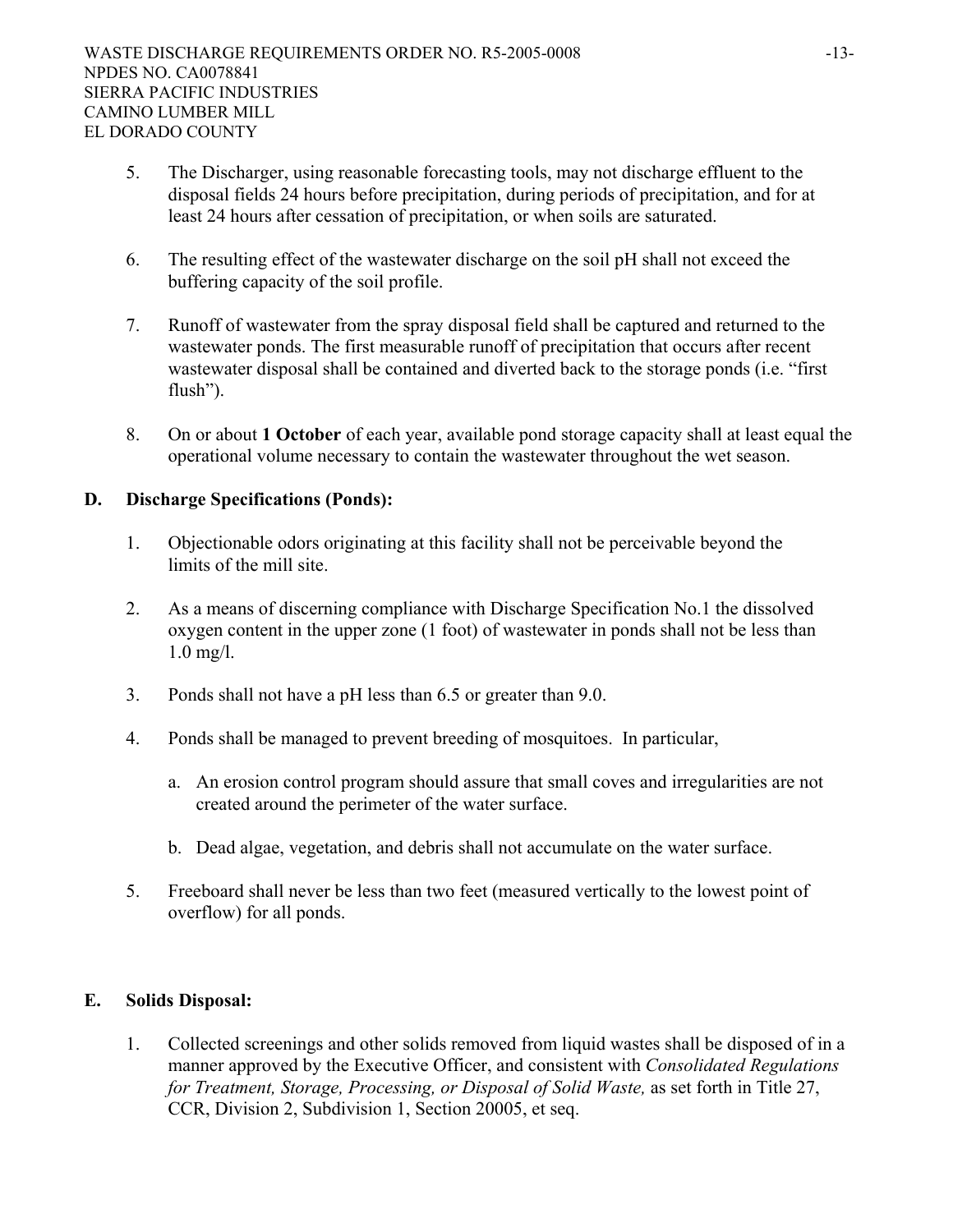#### **F. Receiving Water Limitations:**

Receiving Water Limitations are based upon water quality objectives contained in the Basin Plan. As such, they are a required part of this permit.

The discharge shall not cause the following in the receiving water:

- 1. Concentrations of dissolved oxygen to fall below 7.0 mg/l. The monthly median of the mean daily dissolved oxygen concentration shall not fall below 85 percent of saturation in the main water mass, and the 95<sup>th</sup> percentile concentration shall not fall below 75 percent of saturation.
- 2. Oils, greases, waxes, or other materials to form a visible film or coating on the water surface or on the stream bottom.
- 3. Oils, greases, waxes, floating material (liquids, solids, foams, and scums) or suspended material to create a nuisance or adversely affect beneficial uses.
- 4. Esthetically undesirable discoloration.
- 5. Fungi, slimes, or other objectionable growths.
- 6. The turbidity to increase as follows:
	- a. (The 30-day average turbidity to increase) More than 1 Nephelometric Turbidity Units (NTUs) where natural turbidity is between 0 and 5 NTUs.
	- b. More than 20 percent where natural turbidity is between 5 and 50 NTUs.
	- c. More than 10 NTUs where natural turbidity is between 50 and 100 NTUs.
	- d. More than 10 percent where natural turbidity is greater than 100 NTUs.
- 7. The ambient pH to fall below 6.5, exceed 8.5, or the 30-day average ambient pH to change by more than 0.5 units.
- 8. The ambient temperature to increase more than 5°F.
- 9. Deposition of material that causes nuisance or adversely affects beneficial uses.
- 10. Aquatic communities and populations, including vertebrate, invertebrate, and plant species, to be degraded.
- 11. Toxic pollutants to be present in the water column, sediments, or biota in concentrations that adversely affect beneficial uses; that produce detrimental response in human, plant,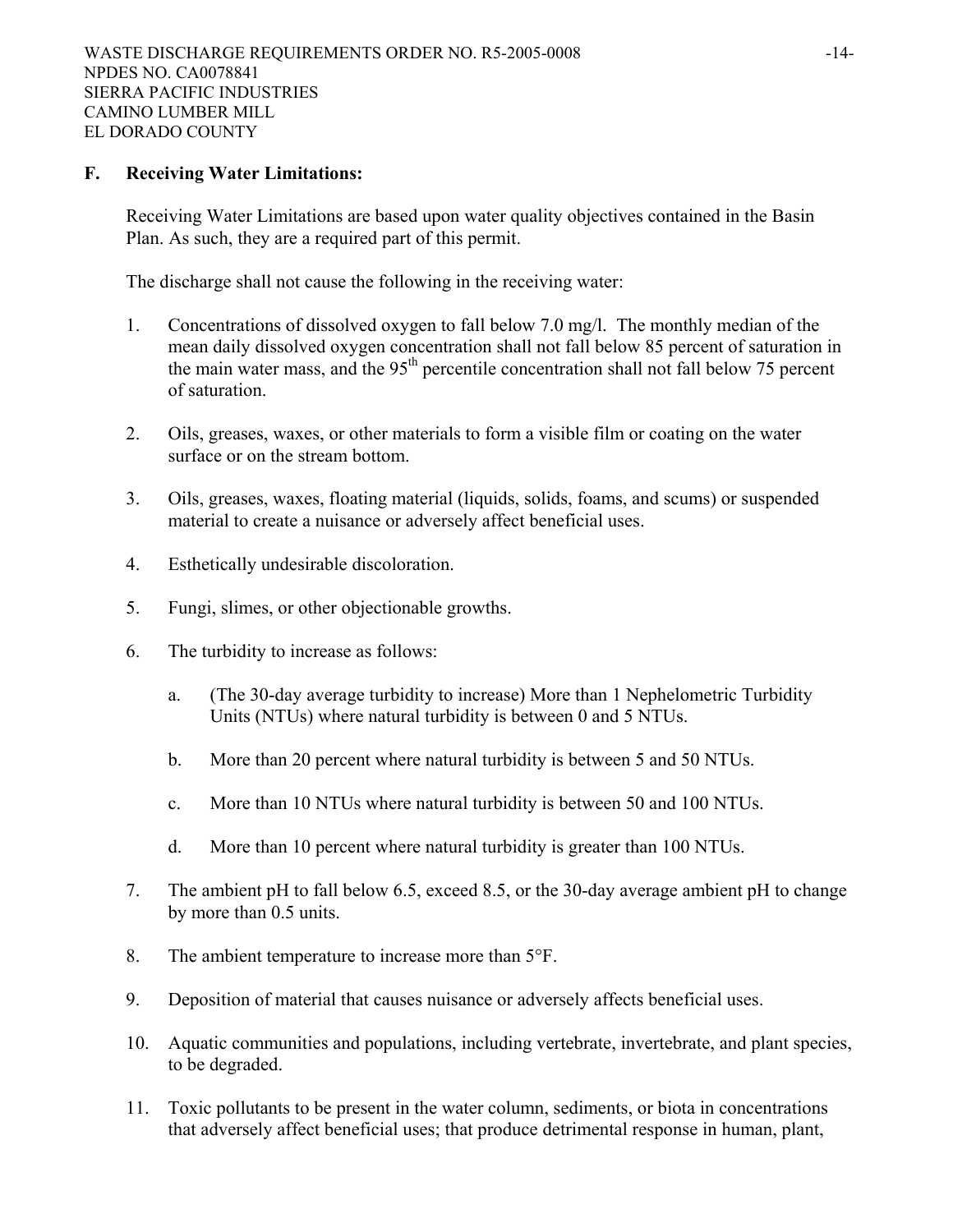animal, or aquatic life; or that bioaccumulate in aquatic resources at levels which are harmful to human health.

- 12. Violation of any applicable water quality standard for receiving waters adopted by the Regional Board or the State Water Resources Control Board pursuant to the CWA and regulations adopted thereunder.
- 13. Taste or odor-producing substances to impart undesirable tastes or odors to domestic or municipal water supplies or to fish flesh or other edible products of aquatic origin or to cause nuisance or otherwise adversely affect beneficial uses.
- 14. The receiving water limitations for temperature, turbidity and pH require that the discharge not cause the receiving water to change by specified amounts. The receiving stream at the point of discharge is the headwaters for the unnamed tributary to North Canyon Creek. An upstream sampling point is not available to determine the thermal, pH shift and turbidity impacts of the discharge. The unnamed tributary to North Canyon Creek flows through open areas, prior to entering the North Canyon Creek, and the thermal, pH and turbidity impacts from any other discharges entering the drainage course could mask actual impacts of the discharge from the facility on downstream waters. In order to determine compliance for these constituents in the discharge and receiving waters, the Monitoring and Reporting Program establishes five sampling locations. These locations are: 1) Outfall A; 2) Discharge from the site (SP-4) at the property line of the facility; 3); and at points in North Canyon Creek, 4) 50-feet upstream (R-1) and 5) 100 feet downstream (R-2) from the point where the unnamed tributary enters North Canyon Creek. The Discharger shall prepare a monthly report, submitted with the Discharger Self Monitoring Report, assessing the receiving water impacts of the discharge and compliance with the Receiving Water Limitations.

# **G. Groundwater Limitation:**

1. The discharge shall not cause the groundwater quality to be degraded.

# **H. Provisions:**

- 1. The treatment facilities shall be designed, constructed, operated, and maintained to prevent inundation or washout due to floods with a 100-year return frequency.
- 2. Hydrogeologic Evaluation and Groundwater Monitoring Tasks. **Within 18-months of the adoption of this Order**, the Discharger shall complete a hydrogeologic investigation within the area affected and potentially affected by the wastewater facility and its discharge to land.

The technical report documenting the hydrogeologic investigation shall describe the underlying geology, existing wells (active and otherwise), local well construction practices and standards, well restrictions, hydrogeology and assess all impacts of the wastewater discharge on water quality. The groundwater quality must be monitored at least quarterly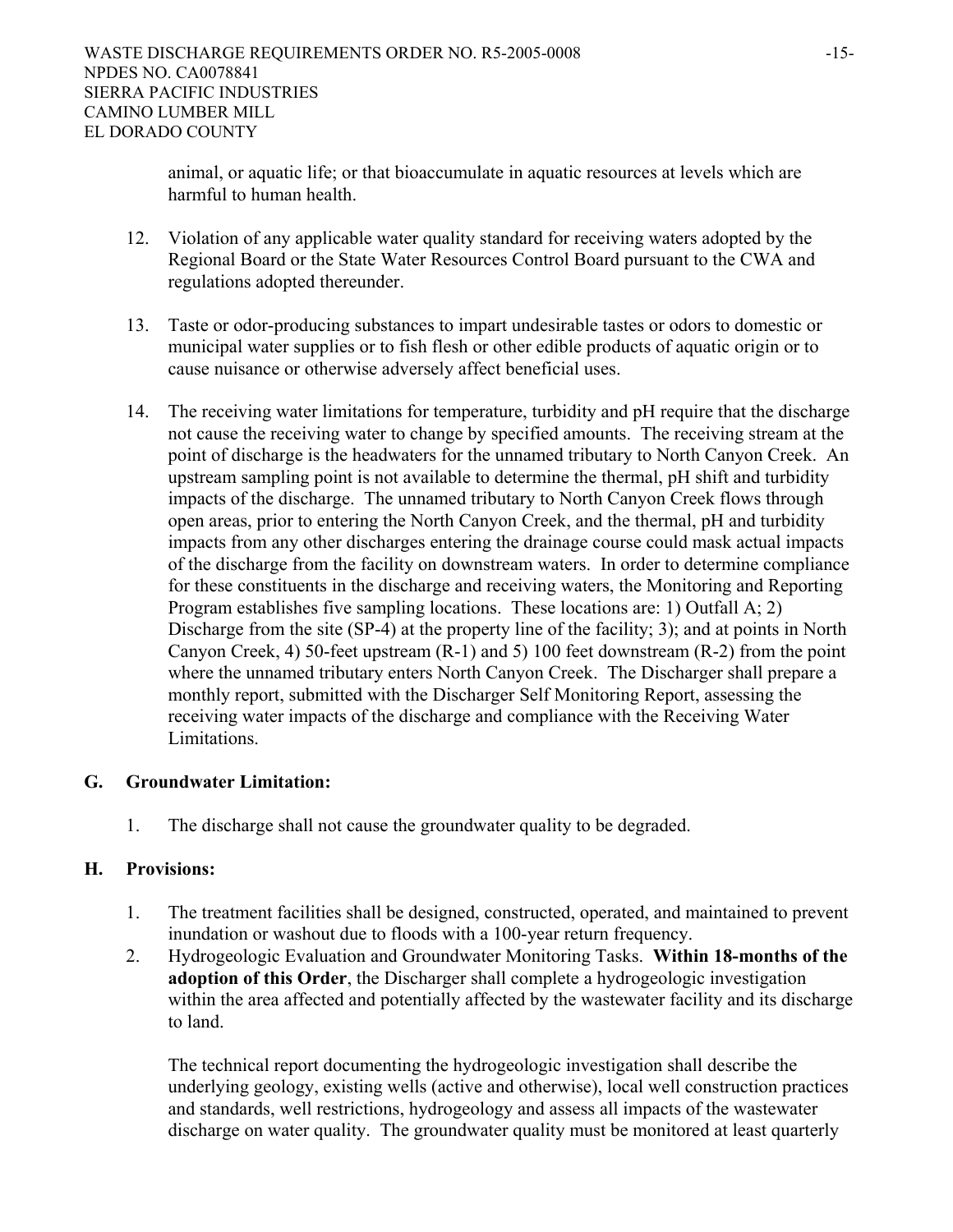for a minimum of four quarters for pH, TDS and EC and once during the life of the permit for U.S. EPA priority pollutants. The technical report must present, for each monitoring event, determinations for the direction and gradient of groundwater flow.

The groundwater-monitoring network shall include one or more background monitoring wells and sufficient number of designated monitoring wells to evaluate performance of BPTC measures and determine if the discharge has degraded groundwater. These include monitoring wells immediately down gradient of every treatment, storage, and disposal unit that does or may release waste constituents to groundwater. All wells shall comply with appropriate standards as described in *California Well Standards Bulletin 74-90* (June 1991) and *Water Well Standards: State of California Bulletin 94-81* (December 1981), and any more stringent standards adopted by the Discharger or county pursuant to CWC section 13801.

Any existing well network will be evaluated, and the proposed network should include existing monitoring wells where they will serve to measure compliance or provide other relevant information (e.g., depth to groundwater). The Discharger shall install approved monitoring wells, properly destroy ineffective wells, and commence groundwater monitoring in accordance with this Order's Monitoring and Reporting Program. After the first sampling event, the Discharger shall report on its sampling protocol as specified in this Order's Monitoring and Reporting Program (MRP).

After one year of monitoring, the Discharger shall characterize natural background quality of monitored constituents in a technical report. If the monitoring shows that any constituent concentrations are increased above background water quality, the Discharger shall submit a technical report describing the evaluation's results and critiquing each evaluated component with respect to BPTC and minimizing the discharge's impact on groundwater quality. In no case, shall the discharge be allowed to exceed a water quality objective. Where treatment system deficiencies are documented, the technical report shall provide recommendations for necessary modifications (e.g., new or revised salinity source control measures, treatment component upgrade and retrofit) to achieve BPTC and proposed schedule for modifications for achieving full compliance prior to expiration of this Order. This Order may be reopened and additional groundwater limitations added.

3. Based upon site inspections, runoff from the spray irrigation disposal area discharges to Outfall 001 when irrigation occurs. As identified in Finding No. 3, wastewater that is disposed of at this location is prohibited from being discharged to surface waters. The Discharger is required to contain runoff from this area and return it to the storage ponds. Additionally, it is unclear in the Report of Waste Discharge if the ponds and disposal area are of sufficient capacity to fully contain and dispose of the wastewater onsite. The Discharger is required analyze the capacity of the waste disposal operation to show that sufficient capacity exists, and to correct any runoff issues from the spray disposal area. The Discharger shall complete a water balance for the site. The Discharger shall comply with the following time schedule in conducting a study of the facilities land disposal capacity,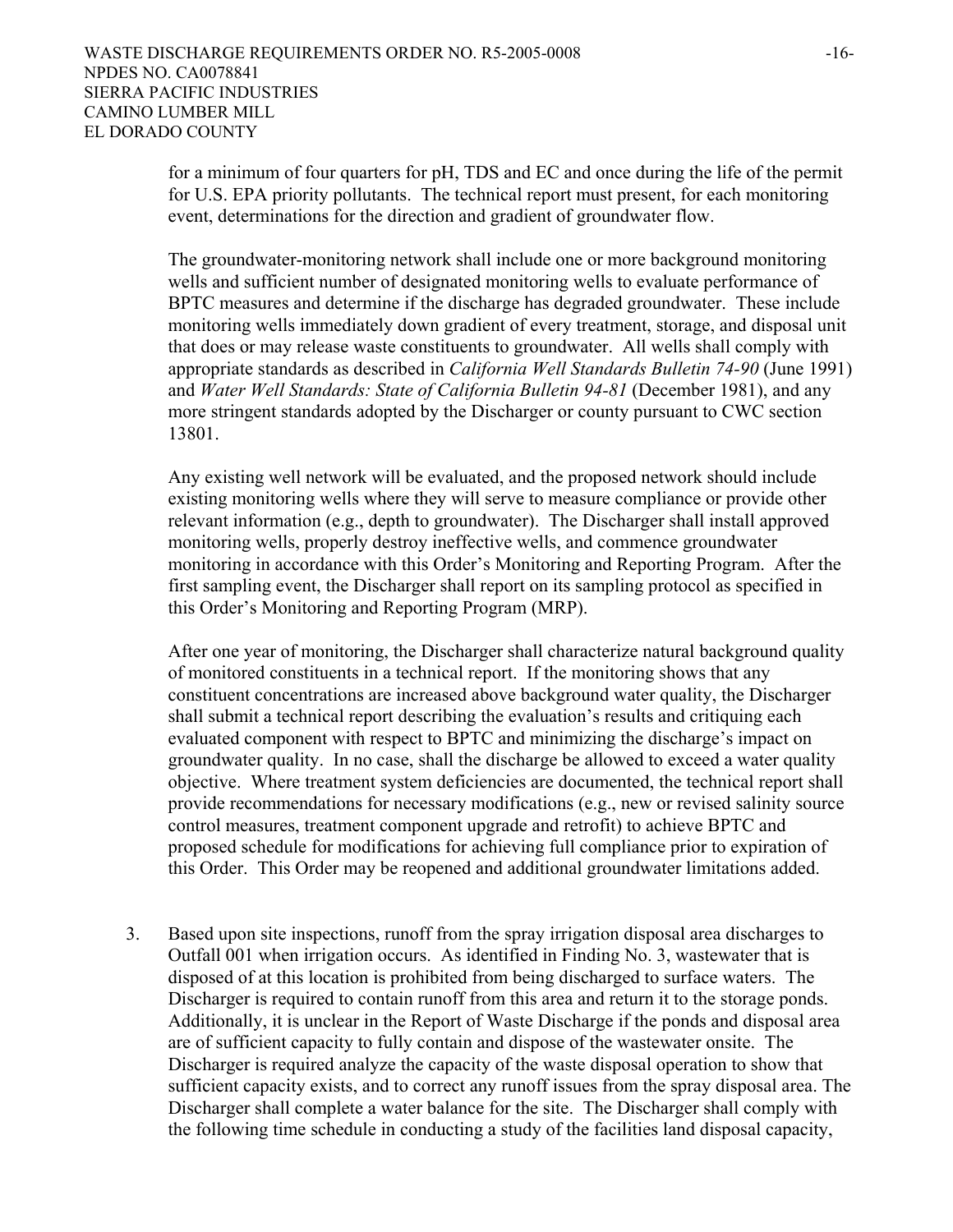eliminate the discharge of runoff to surface water and correct any drain problems in the land disposal area:

| Task                              | Compliance Date  |
|-----------------------------------|------------------|
| Submit Workplan and Time Schedule | 1 July 2005      |
| Begin Study                       | 1 August 2005    |
| Complete Study                    | 1 November 2005  |
| Submit Study Report               | 15 November 2005 |

The Discharger shall submit to the Regional Board on or before each compliance due date, the specified document or a written report detailing compliance or noncompliance with the specific date and task. If noncompliance is reported, the Discharger shall state the reasons for noncompliance and include an estimate of the date when the Discharger will be in compliance. The Discharger shall notify the Regional Board by letter when it returns to compliance with the time schedule.

- 4. The Discharger shall conduct the chronic toxicity testing specified in the Monitoring and Reporting Program. If the testing indicates that the discharge causes, has the reasonable potential to cause, or contributes to an in-stream excursion above the water quality objective for toxicity, the Discharger shall initiate a Toxicity Identification Evaluation (TIE) to identify the causes of toxicity. Upon completion of the TIE, the Discharger shall submit a workplan to conduct a Toxicity Reduction Evaluation (TRE) and, after Regional Board evaluation, conduct the TRE. This Order may be reopened and a chronic toxicity limitation included and/or a limitation for the specific toxicant identified in the TRE included. Additionally, if a chronic toxicity water quality objective is adopted by the State Water Resources Control Board, this Order may be reopened and a limitation based on that objective included.
- 5. Stormwater discharges from this facility are not covered by this Order. The State Water Resources Control Board (SWRCB) adopted Order No. 97-03-DWQ (General Permit No. CAS000001), on 17 April 1997, specifying waste discharge requirements for discharge of storm water associated with industrial activities, excluding construction activities, that requires submittal of a Notice of Intent, preparation of a Storm Water Pollution Prevention Plan, Site Map, and Monitoring Program by industries to be covered under the permit. The General Permit, Table D, requires sawmill facilities to sample for additional constituents. The previous NPDES permit included storm water monitoring, however, due to programmatic changes, storm water is now regulated separately from wastewater. The Discharger is required to obtain a General Industrial Storm Water Permit for the site and comply with the terms and conditions of that Order within 60 days of this Order.
- 6. The Discharger shall collect a minimum of six (6) samples and provide laboratory analysis of the wastewater, characteristic of the discharge to surface waters. The samples shall be spaced to characterize any seasonal differences in the discharge. The analysis shall be in accordance with the effluent data requested by the Regional Board in the 10 September 2001 letter to the Discharger. If the facility does not discharge wastes to surface waters,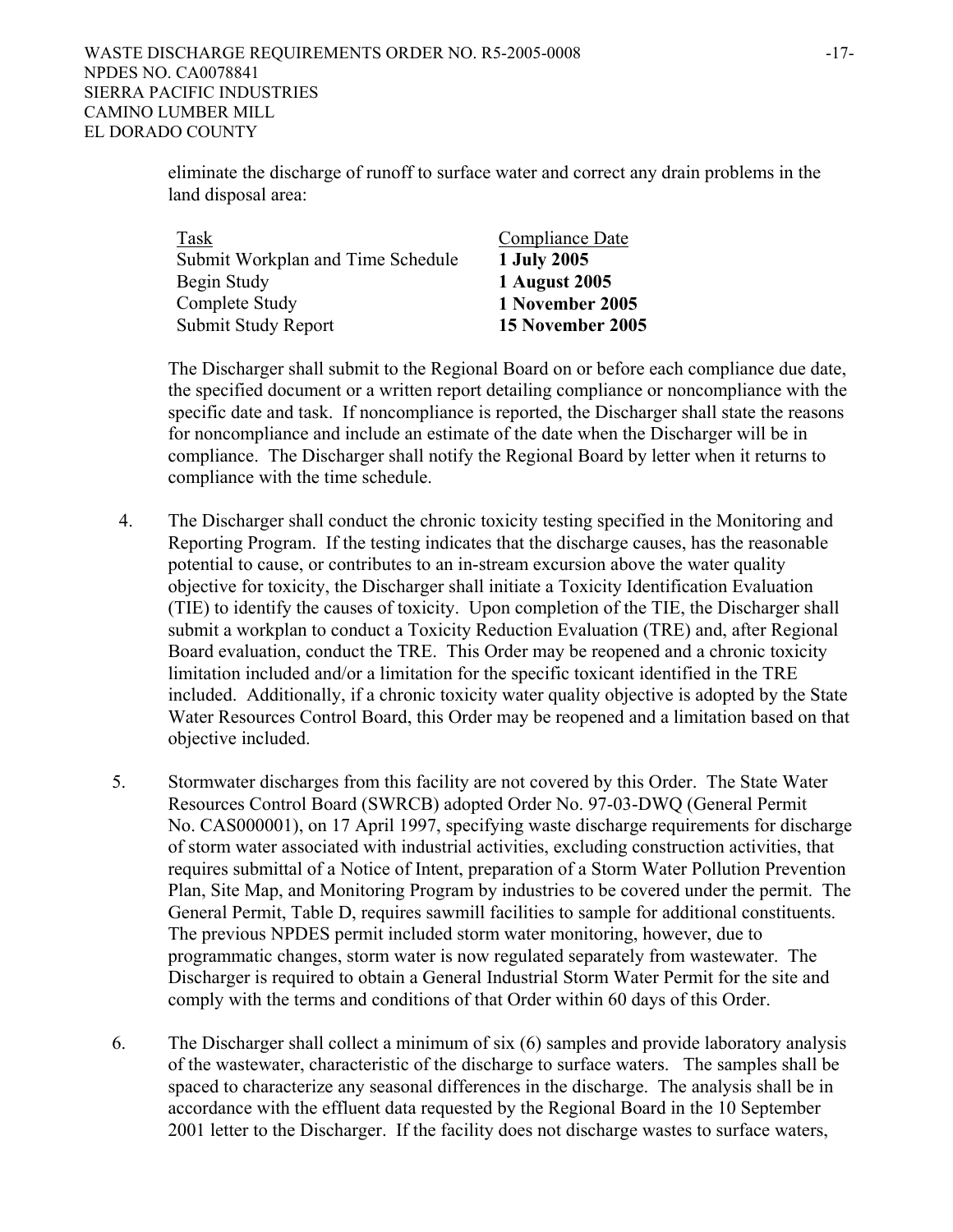samples shall be collected that are representative of what would be discharging if a discharge were to occur. The Discharger shall comply with the following time schedule to complete the assessment of the discharge from the facility and submit the study as previously required.

| Task                                | Compliance Date    |
|-------------------------------------|--------------------|
| Submit Sampling Workplan            | 1 April 2005       |
| Commence Study                      | <b>1 June 2005</b> |
| Complete Sampling                   | <b>1 June 2006</b> |
| Submit Technical Report of Analysis | 1 August 2006      |

The Discharger shall submit to the Regional Board on or before each compliance due date, the specified document or a written report detailing compliance or noncompliance with the specific date and task. If noncompliance is reported, the Discharger shall state the reasons for noncompliance and include an estimate of the date when the Discharger will be in compliance. The Discharger shall notify the Regional Board by letter when it returns to compliance with the time schedule. This Order may be reopened, and additional effluent limitations added, based on the results of the analysis.

- 7. The Discharger shall comply with all the items of the "Standard Provisions and Reporting Requirements for Waste Discharge Requirements (NPDES)", dated 1 March 1991, which are part of this Order. This attachment and its individual paragraphs are referred to as "Standard Provisions."
- 8. The Discharger shall comply with Monitoring and Reporting Program No. R5-2005-0008, which is part of this Order, and any revisions thereto as ordered by the Executive Officer.

When requested by U.S. EPA, the Discharger shall complete and submit Discharge Monitoring Reports. The submittal date shall be no later than the submittal date specified in the Monitoring and Reporting Program for Discharger Self Monitoring Reports.

- 9. This Order expires on **1 January 2010** and the Discharger must file a Report of Waste Discharge in accordance with Title 23, CCR, not later than 180 days in advance of such date in application for renewal of waste discharge requirements if it wishes to continue the discharge.
- 10. Prior to making any change in the discharge point, place of use, or purpose of use of the wastewater, the Discharger shall obtain approval of, or clearance from the State Water Resources Control Board (Division of Water Rights).
- 11. In the event of any change in control or ownership of land or waste discharge facilities presently owned or controlled by the Discharger, the Discharger shall notify the succeeding owner or operator of the existence of this Order by letter, a copy of which shall be immediately forwarded to this office.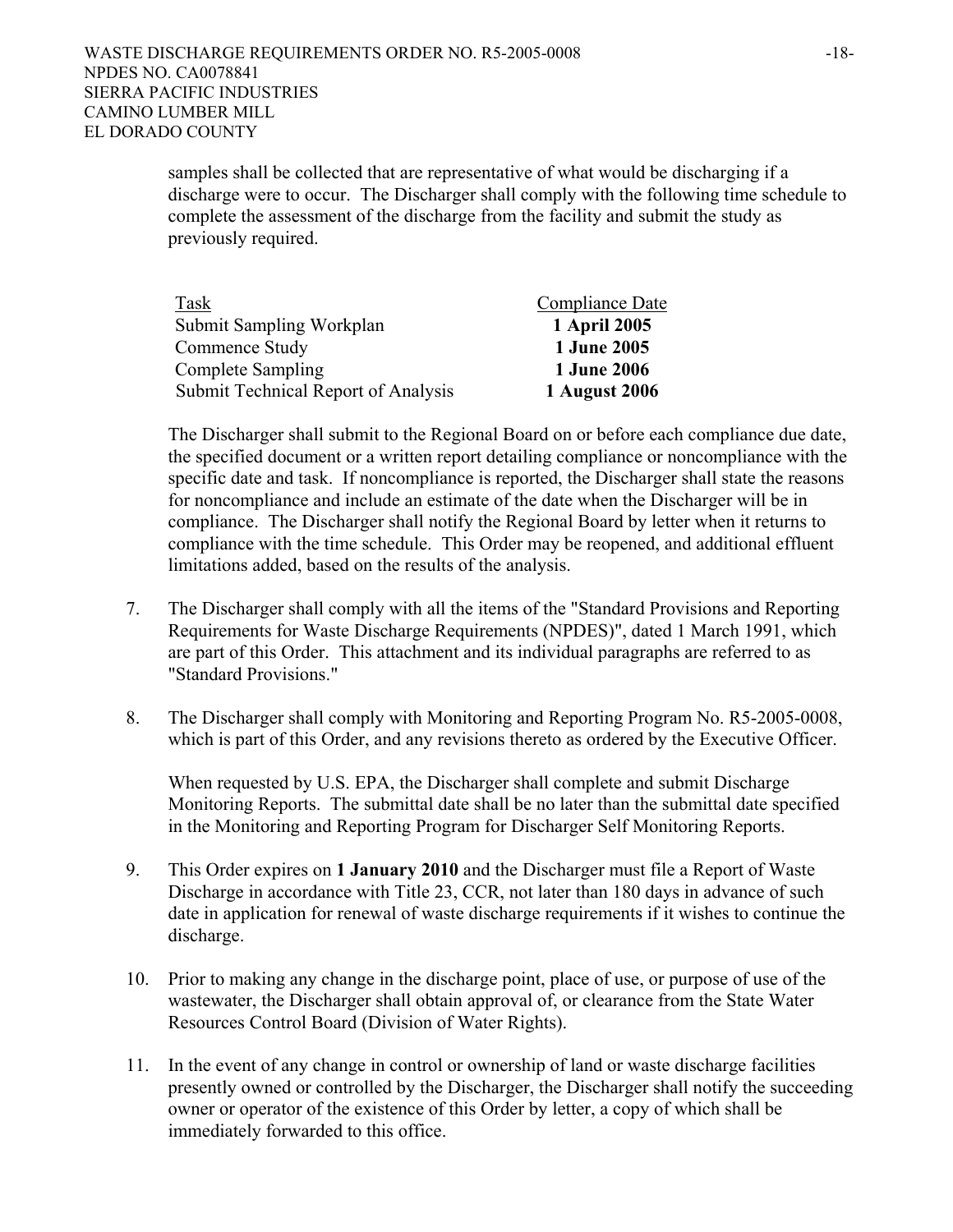To assume operation under this Order, the succeeding owner or operator must apply in writing to the Executive Officer requesting transfer of the Order. The request must contain the requesting entity's full legal name, the State of incorporation if a corporation, address and telephone number of the persons responsible for contact with the Regional Board and a statement. The statement shall comply with the signatory paragraph of Standard Provision D.6 and state that the new owner or operator assumes full responsibility for compliance with this Order. Failure to submit the request shall be considered a discharge without requirements, a violation of the California Water Code. Transfer shall be approved or disapproved in writing by the Executive Officer.

I, THOMAS R. PINKOS, Executive Officer, do hereby certify the foregoing is a full, true, and correct copy of an Order adopted by the California Regional Water Quality Control Board, Central Valley Region, on 27 January 2005.

 $\mathcal{L}_\mathcal{L} = \{ \mathcal{L}_\mathcal{L} \mid \mathcal{L}_\mathcal{L} \in \mathcal{L}_\mathcal{L} \}$ 

THOMAS R. PINKOS, Executive Officer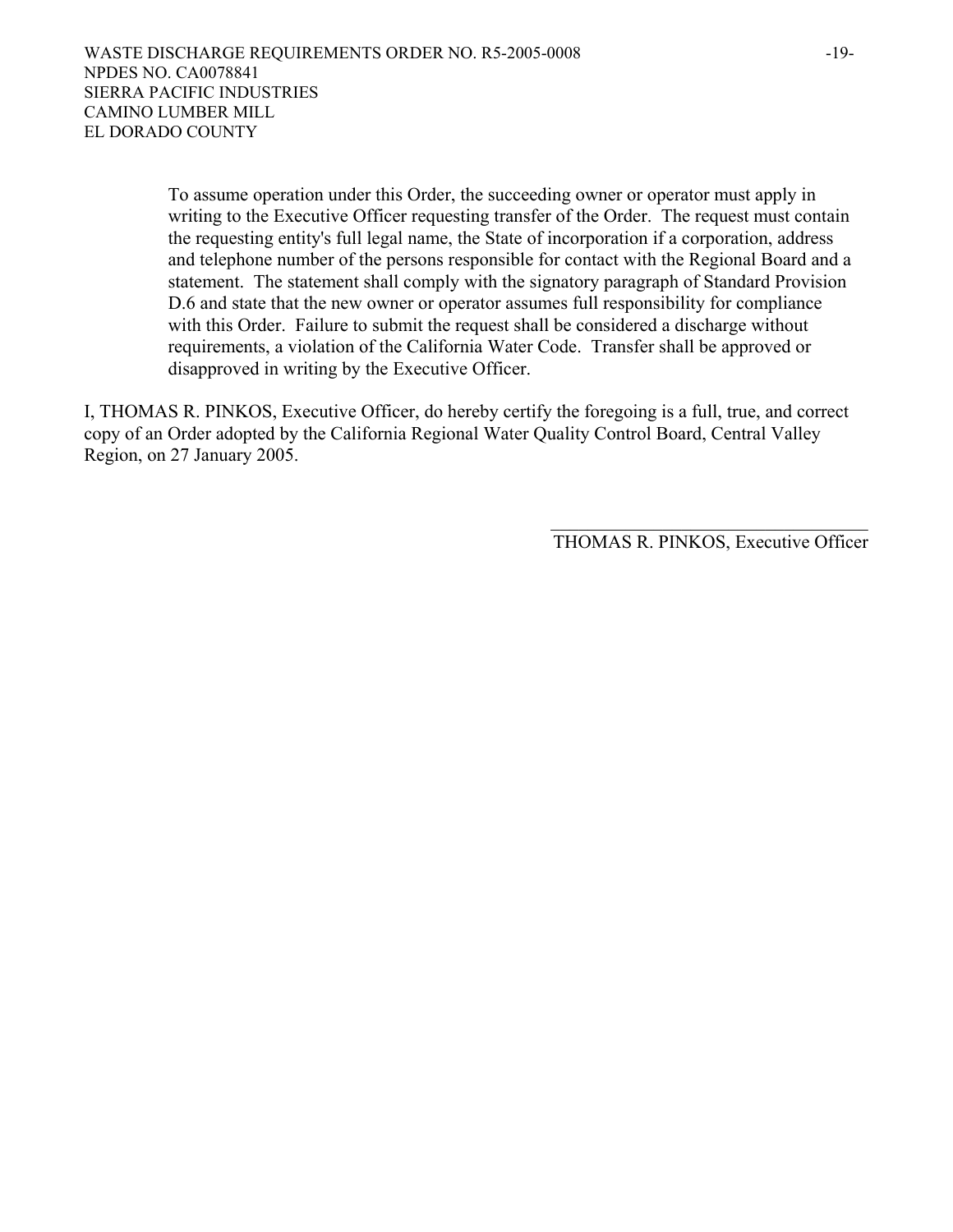#### CALIFORNIA REGIONAL WATER QUALITY CONTROL BOARD CENTRAL VALLEY REGION

### ORDER NO. R5-2005-0008

### NPDES NO. CA0078841

# MONITORING AND REPORTING PROGRAM FOR SIERRA PACIFIC INDUSTIRES CAMINO LUMBER MILL EL DORADO COUNTY

This Monitoring and Reporting Program is issued pursuant to California Water Code Sections 13383 and 13267. The Discharger shall not implement any changes to this Monitoring and Reporting Program unless and until the Regional Board or Executive Officer issues a revised Monitoring and Reporting Program. Specific sample station locations shall be established under direction of the Regional Board's staff, and a description of the stations shall be attached to this Order.

Section 13267 of the California Water Code states, in part, "*(a) A regional board, in establishing…waste discharge requirements…may investigate the quality of any waters of the state within its region"* and *"(b)(1) In conducting an investigation…, the regional board may require that nay person who… discharges… waste… that could affect the quality of waters within its region shall furnish, under penalty of perjury, technical or monitoring program reports which the regional board requires."* Order No. R5-2005-0008 requires the Monitoring and Reporting Program to include groundwater monitoring, and is necessary to assure compliance. The Discharger operates the facility that discharges waste subject to Order No. R5-2005-0008.

### **POND MONITORING**

Samples shall be collected from Ponds 1 through 3 and the linear storage pond. The date and time of collection shall be recorded. Pond monitoring shall include at least the following:

| Constituent          | Unit          | Type of<br>Sample | Sampling<br>Frequency |
|----------------------|---------------|-------------------|-----------------------|
| Freeboard            | Feet, inches  | Observation       | Weekly                |
| pH                   | units         | Grab              | Quarterly             |
| Specific Conductance | $\mu$ mhos/cm | Grab              | Quarterly             |
| Dissolved Oxygen     | mg/l          | Grab              | Quarterly             |
| Tannins & Lignins    | mg/l          | Grab              | Quarterly             |
| <b>COD</b>           | mg/l          | Grab              | Quarterly             |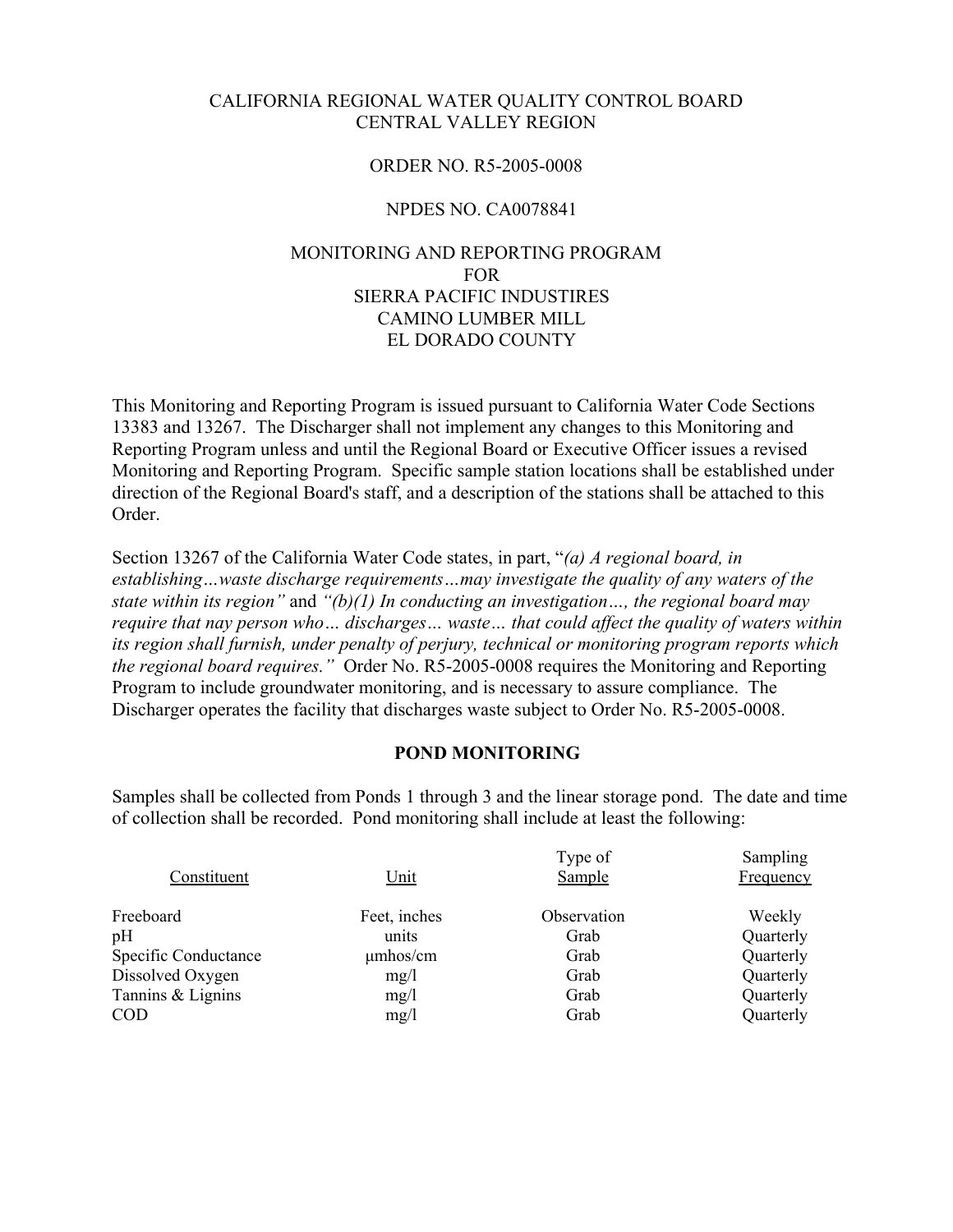#### MONITORING AND REPORTING PROGRAM NO. R5-2005-0008 -2- NPDES NO. CA0078841 SIERRA PACIFIC INDUSTRIES CAMINO LUMBER MILL EL DORADO COUNTY

### **EFFLUENT MONITORING (Outfall 001 and Outfall 002)**

If discharge is occurring, effluent samples shall be collected from the discharge at Outfall 001 and 002. Effluent samples should be representative of the volume and nature of the discharge. Date and time of sample collection shall be recorded. Effluent monitoring shall include at least the following:

| Constituent                   | Unit          | Type of<br><b>Sample</b> | Sampling<br>Frequency <sup>1</sup> |
|-------------------------------|---------------|--------------------------|------------------------------------|
| Flow                          | Gal/Min       | Metered                  | Daily During<br>Discharge          |
| pH                            | pH units      | Grab                     | Weekly <sup>2</sup>                |
| Specific Conductance          | $\mu$ mhos/cm | Grab                     | $\text{Weakly}^2$                  |
| Temperature                   | $\circ$ F     | Grab                     | $\text{Weakly}^2$                  |
| Turbidity                     | <b>NTU</b>    | Grab                     | $\text{Weakly}^2$                  |
| Settleable Matter             | ml/l          | Grab                     | Weekly <sup>2</sup>                |
| <b>Total Suspended Solids</b> | mg/l          | Grab                     | Weekly <sup>2</sup>                |
| Aluminum                      | mg/1          | Grab                     | Weekly <sup>2</sup>                |
| Chemical Oxygen Demand        | mg/1          | Grab                     | Monthly <sup>2</sup>               |
| Tannins and Lignins           | mg/1          | Grab                     | Monthly <sup>2</sup>               |
| Oil and Grease                | mg/1          | Grab                     | Monthly <sup>3</sup>               |
| Acute Toxicity <sup>4</sup>   | % Survival    | Grab                     | Annually <sup>3</sup>              |
| <b>Priority Pollutants</b>    | $\mu$ g/l     | Grab                     | Annually <sup>3,5</sup>            |

<sup>1</sup> Samples shall be collected during the first hour from the first discharge after the dry season and according to sampling frequency thereafter.

<sup>2</sup> Samples shall be collected during continuous discharge. If the discharge is intermittent rather than continuous, then the first day of each intermittent discharge shall be monitored. The maximum monitoring frequency is weekly.<br> $\frac{3}{2}$  Samples shall be collected during the first h

Samples shall be collected during the first hour of the first discharge after the dry season.

<sup>4</sup> 96-hour Bioassay using Rainbow trout as the test species using EPA 821-R-02-012 or later amendment.

 In addition to the testing requirements required by the Policy for Implementation of Toxics Standards for Inland Surface Waters Enclosed Bays and Estuaries (ref. 10 Sept. 2000 ltr.), the Discharger shall perform one full set of priority pollutant sampling annually during the term of this permit.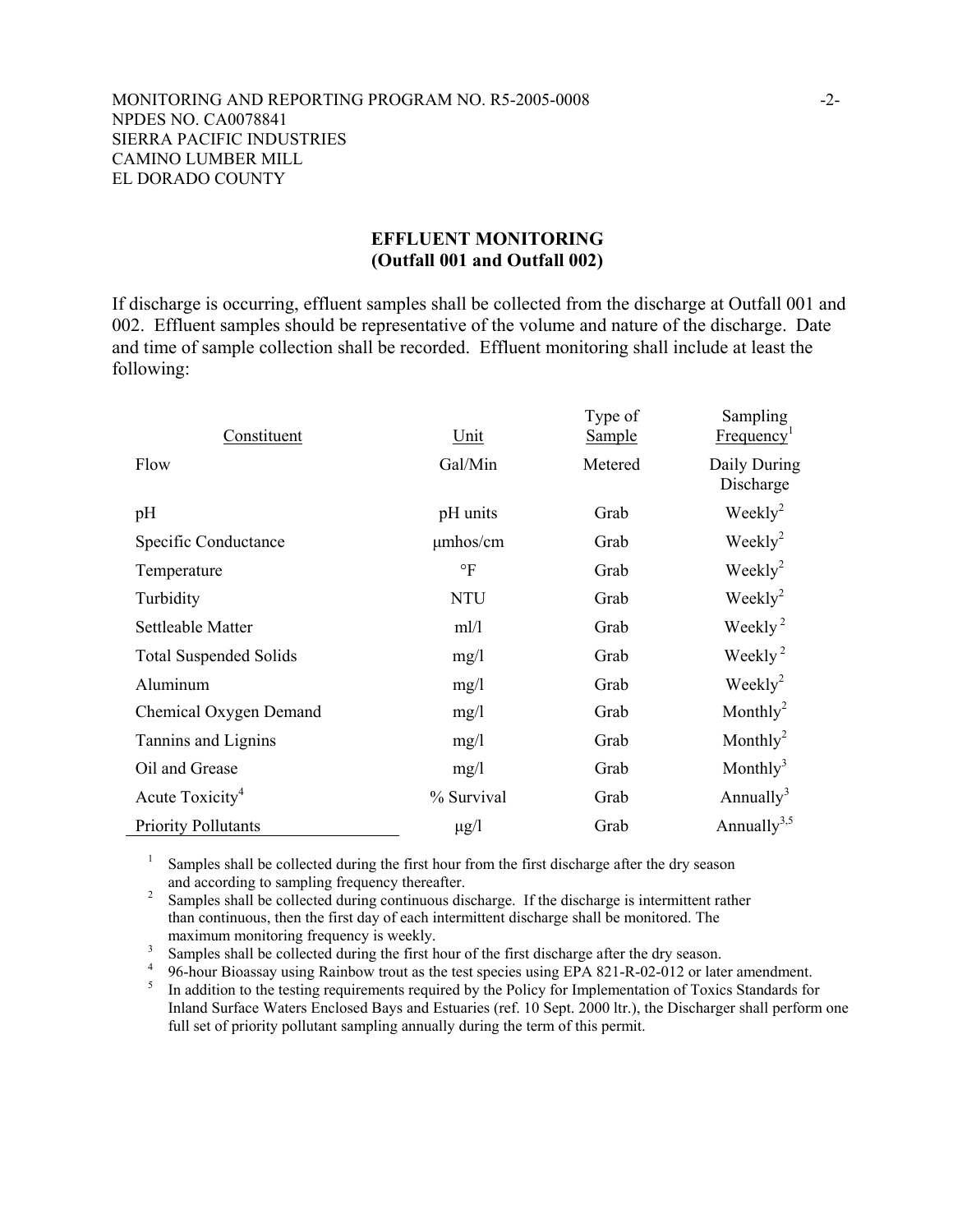## **THREE SPECIES CHRONIC TOXICITY MONITORING**

Chronic toxicity monitoring shall be conducted annually to determine whether the effluent (Outfall A) is contributing toxicity to North Canyon Creek. The testing shall be conducted as specified in EPA 821-R-02-013, or latest edition. Chronic toxicity samples shall be collected at Outfall A. Grab samples shall be representative of the volume and quality of the discharge. Date and time of sample collection shall be recorded. Chronic toxicity monitoring shall include the following:

| Species:              | Pimephales promelas, Ceriodaphnia dubia, and Selenastrum capricornutum                                                                                                                                                   |
|-----------------------|--------------------------------------------------------------------------------------------------------------------------------------------------------------------------------------------------------------------------|
| Frequency:            | Annually, during the first hour from the first discharge after the dry season. If no<br>toxicity is exhibited for the first two years of testing the frequency may be<br>reduced upon approval by the Executive Officer. |
| Dilution Series: None |                                                                                                                                                                                                                          |

### **RECEIVING WATER MONITORING**

All receiving water samples shall be grab samples. Receiving water samples shall be collected during periods of discharge to surface waters and shall include at least the following:

| <b>Station</b> | Description                                                                                                                   |
|----------------|-------------------------------------------------------------------------------------------------------------------------------|
| $R-1$          | North Canyon Creek, downstream from where it crosses<br>Larson Road, between the waterfall and water wheel of<br>Larson Park. |
| $R-2$          | North Canyon Creek, about 100 feet downstream from the<br>confluence with the unnamed tributary.                              |

 $S = \ldots$   $S = \ldots$ 

| Constituents<br>Units<br>Frequency<br><b>Station</b> |                          |
|------------------------------------------------------|--------------------------|
| Flow<br>gal/min.<br>$R-1$                            | Weekly during discharge  |
| pН<br>$002$ , R-1, R-2<br>units                      | Weekly during discharge  |
| Turbidity<br>$002$ , R-1, R-2<br>NTU                 | Weekly during discharge  |
| Hardness<br>$002$ , R-1, R-2<br>mg/1                 | Monthly during discharge |

In conducting the receiving water sampling, a log shall be kept of the receiving water conditions throughout the reach bounded by Stations 002, R-1 and R-2. Attention shall be given to the presence or absence of: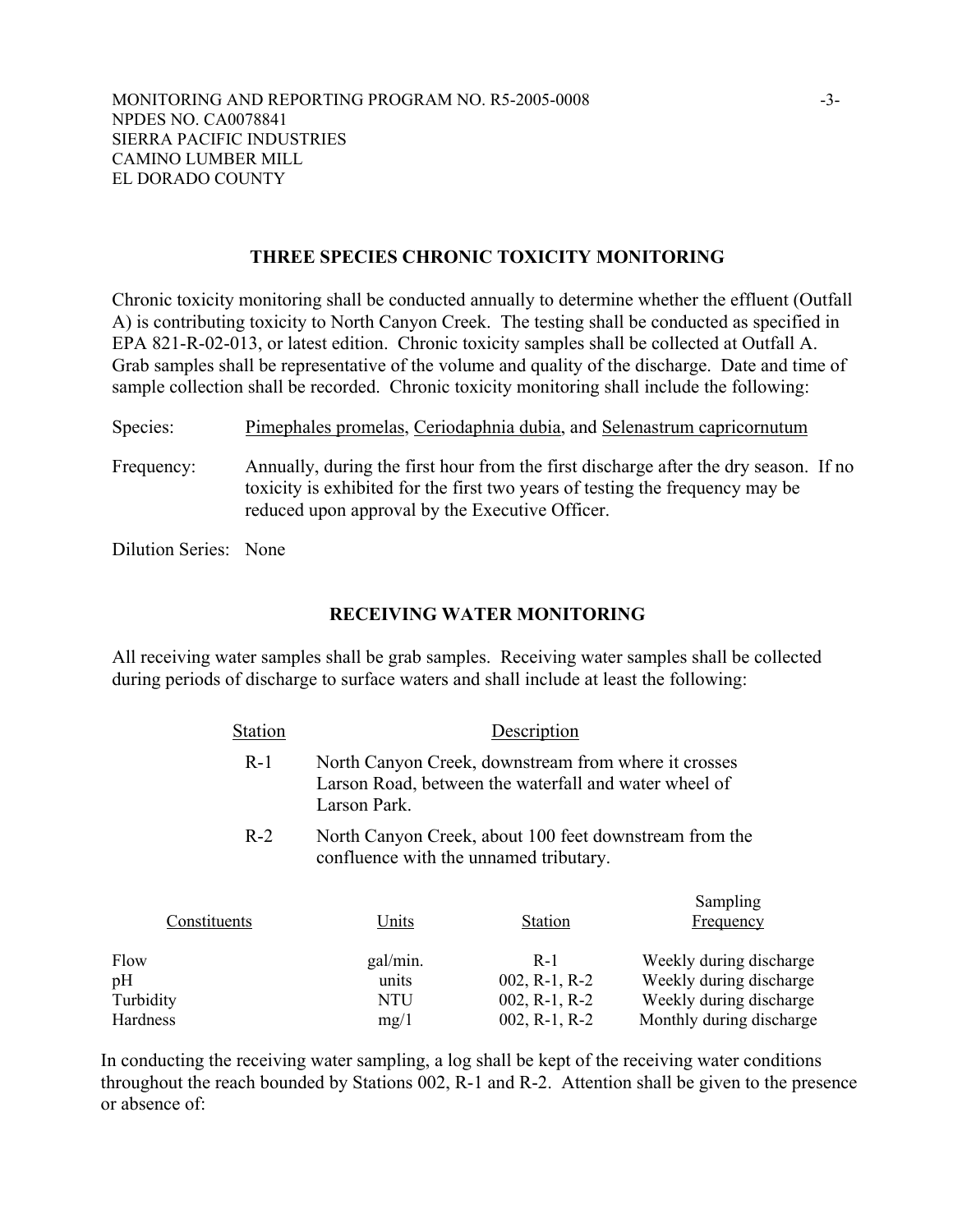MONITORING AND REPORTING PROGRAM NO. R5-2005-0008 -4- NPDES NO. CA0078841 SIERRA PACIFIC INDUSTRIES CAMINO LUMBER MILL EL DORADO COUNTY

- 
- 
- 
- d. Aquatic life
- a. Floating or suspended matter e. Visible films, sheens, or coatings
- b. Discoloration g. Potential nuisance conditions
- c. Bottom deposits h. Fungi, slimes, or objectionable growths

#### **WATER SUPPLY MONITORING**

A sampling station shall be established where a representative sample of the municipal water supply can be obtained. Water supply monitoring shall include at least the following:

| Constituents                          | Units         | <b>Sampling Frequency</b> |
|---------------------------------------|---------------|---------------------------|
| Electrical Conductivity $\omega$ 25°C | $\mu$ mhos/cm | Annually                  |
| <b>Total Dissolved Solids</b>         | mg/l          | Annually                  |

If the water supply is from more than one source, the monitoring report shall report the electrical conductivity and total dissolved solids results as a weighted average and include copies of supporting calculations.

### **GROUNDWATER MONITORING**

Groundwater grab samples shall be collected from groundwater monitoring wells. Prior to sampling, the wells should be pumped until the temperature, specific conductivity, and pH have stabilized to ensure representative samples. Groundwater monitoring shall include at least the following:

| Constituents                                 | Units         | <b>Sampling Frequency</b> |
|----------------------------------------------|---------------|---------------------------|
| Depth to Groundwater <sup>1</sup>            | feet          | Quarterly                 |
| Groundwater Elevation <sup>1</sup>           | feet          | Quarterly                 |
| pH                                           |               | Quarterly                 |
| Electrical Conductivity at 25 <sup>°</sup> C | $\mu$ mhos/cm | Quarterly                 |
| Tannins and Lignins                          | mg/l          | Annually                  |
| Priority Pollutants <sup>2</sup>             | $\mu$ g/l     |                           |

1 The groundwater elevation shall be used to calculate the direction and gradient of groundwater flow. Elevations shall be measured to the nearest one-hundredth of a foot from mean sea level. The groundwater elevation shall be measured prior to purging the wells.

2 All peaks are to be reported, along with any explanation provided by the laboratory.

3 Priority Pollutants must be monitored at least once during the life of the permit. Priority Pollutants are U.S. EPA priority toxic pollutants and consist of the constituents listed in the most recent National Toxics Rule and California Toxics Rule.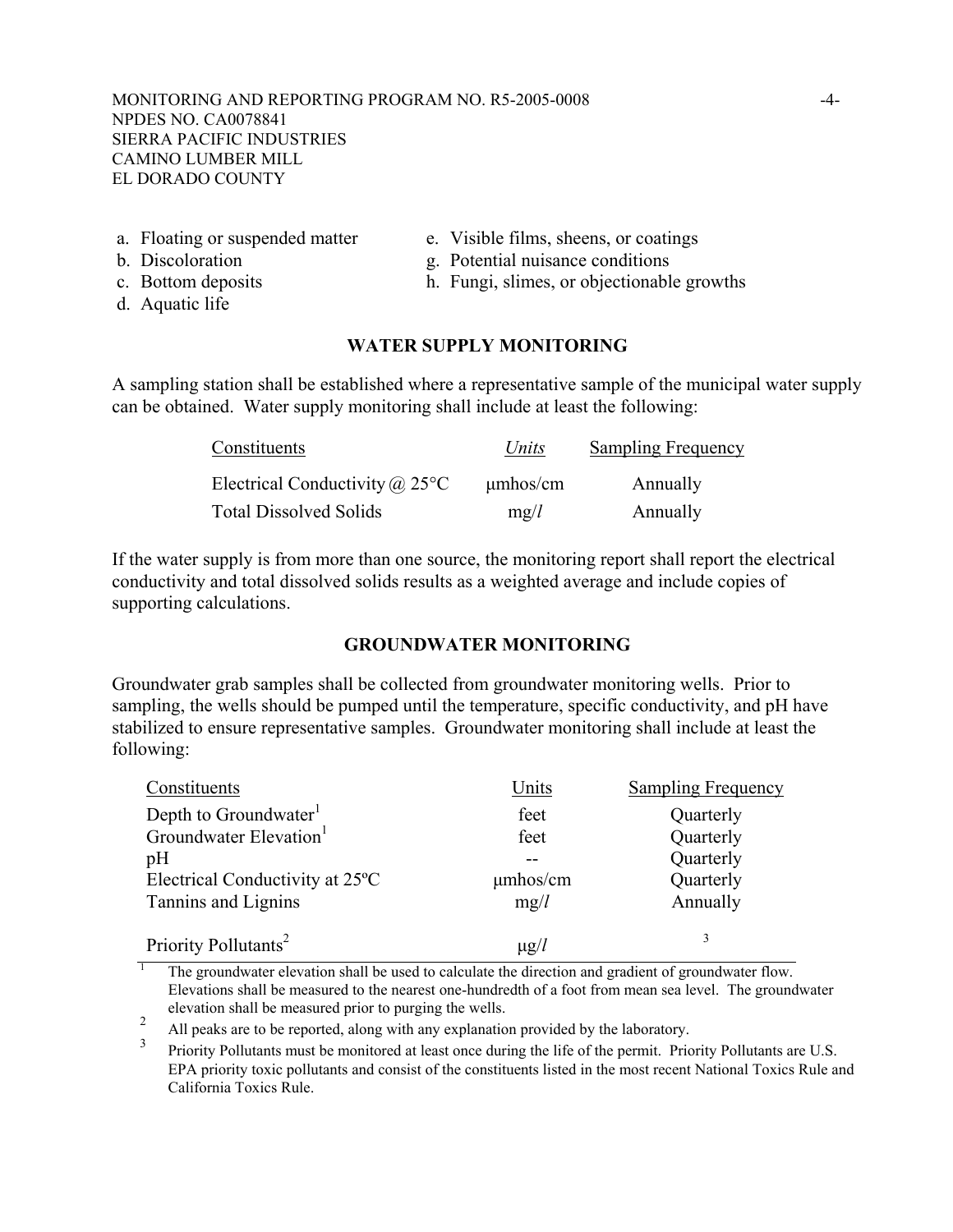Groundwater monitoring results for the constituents above shall be submitted quarterly; the quarterly report shall include a site map showing the location and surveyed elevation (to nearest one-hundredth of foot above mean sea level) of the wells and the current direction of groundwater flow.

A groundwater report shall be submitted annually; the report shall contain a brief written description of any groundwater investigation and sampling work completed for the year, a site map showing the location of all monitoring wells, and tables showing all groundwater monitoring data collected during the previous calendar year, including groundwater depth and elevation data, pH, EC, and all other monitored constituents. The  $4<sup>th</sup>$  quarter quarterly report may be combined with the annual report.

### **SOLIDS MONITORING**

The Discharger shall submit an annual report by **30 January of each year,** describing the quantities of solids generated by the disposal of wastewater, plus the handling and disposal activities for these materials. A log shall be kept of the quantities generated and disposal activities. The frequency of entries is discretionary; however, the log should be complete enough to serve as a basis for the annual report.

### **REPORTING**

Monitoring results shall be submitted to the Regional Board by the **1st day of the second month** following sample collection,(i.e., the January Report is due by 1 March). Quarterly and annual monitoring results shall be submitted by the **1st day of the second month** following each calendar quarter and year, respectively.

In reporting the monitoring data, the Discharger shall arrange the data in tabular form so that the date, the constituents, and the concentrations are readily discernible. The data shall be summarized in such a manner to illustrate clearly whether the discharge complies with waste discharge requirements. The highest daily maximum for the month, monthly and weekly averages, and medians, should be determined and recorded.

If the Discharger monitors any pollutant at the locations designated herein more frequently than is required by this Order, the results of such monitoring shall be included in the calculation and reporting of the values required in the discharge monitoring report form. Such increased frequency shall be indicated on the discharge monitoring report form.

By **30 January of each year**, the Discharger shall submit a statement listing the analytical procedures performed on-site. The statement shall certify that these procedures are being performed in accordance with an approved quality assurance/quality control program. The last date when the QA/QC program was revised and reviewed must be included (Standard Provision C.2).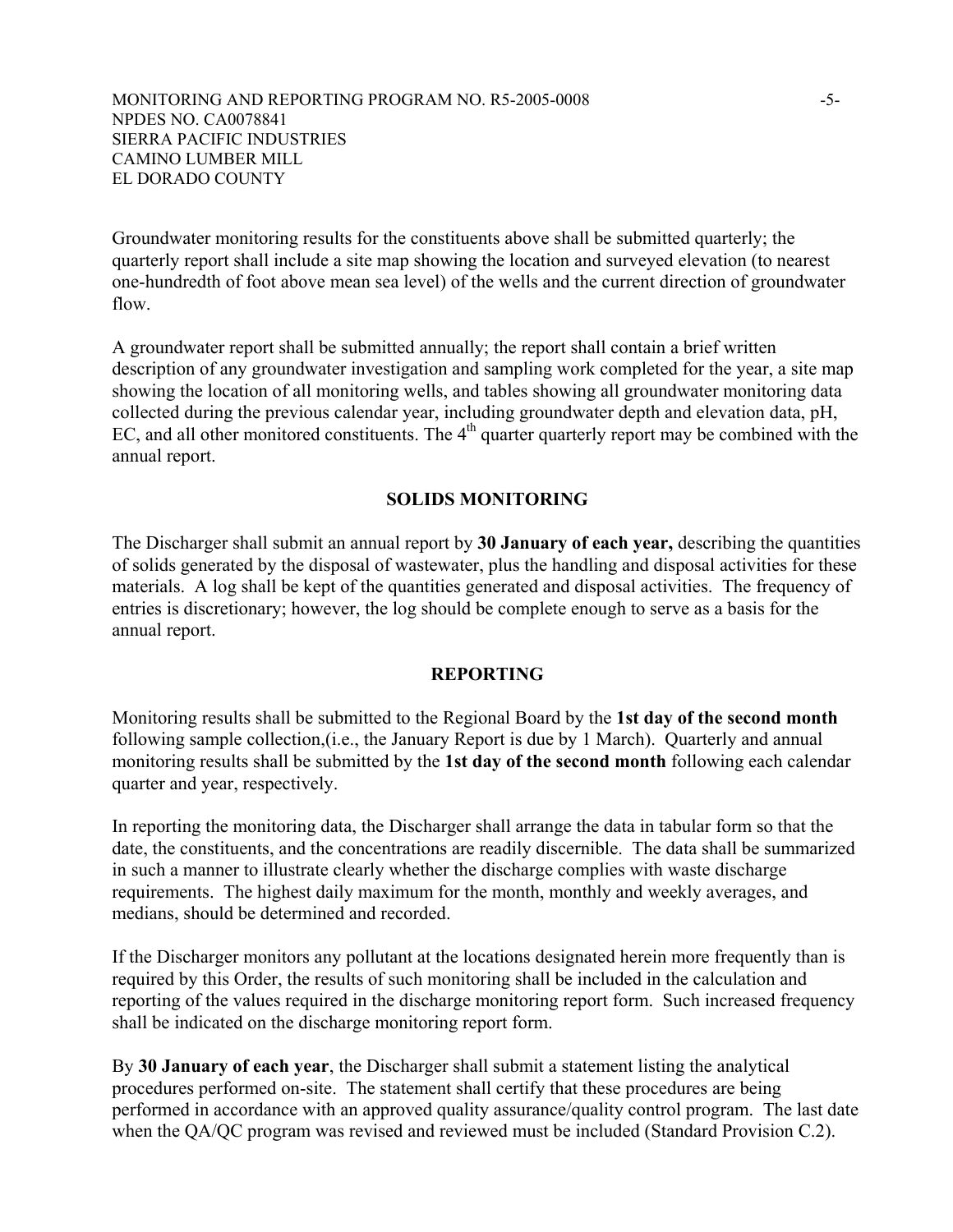MONITORING AND REPORTING PROGRAM NO. R5-2005-0008 -6- NPDES NO. CA0078841 SIERRA PACIFIC INDUSTRIES CAMINO LUMBER MILL EL DORADO COUNTY

All reports submitted in response to this Order shall comply with signatory requirements of Standard Provision D.6.

Ordered by:

THOMAS R. PINKOS, Executive Officer

27 January 2005<br>(Date)

(Date)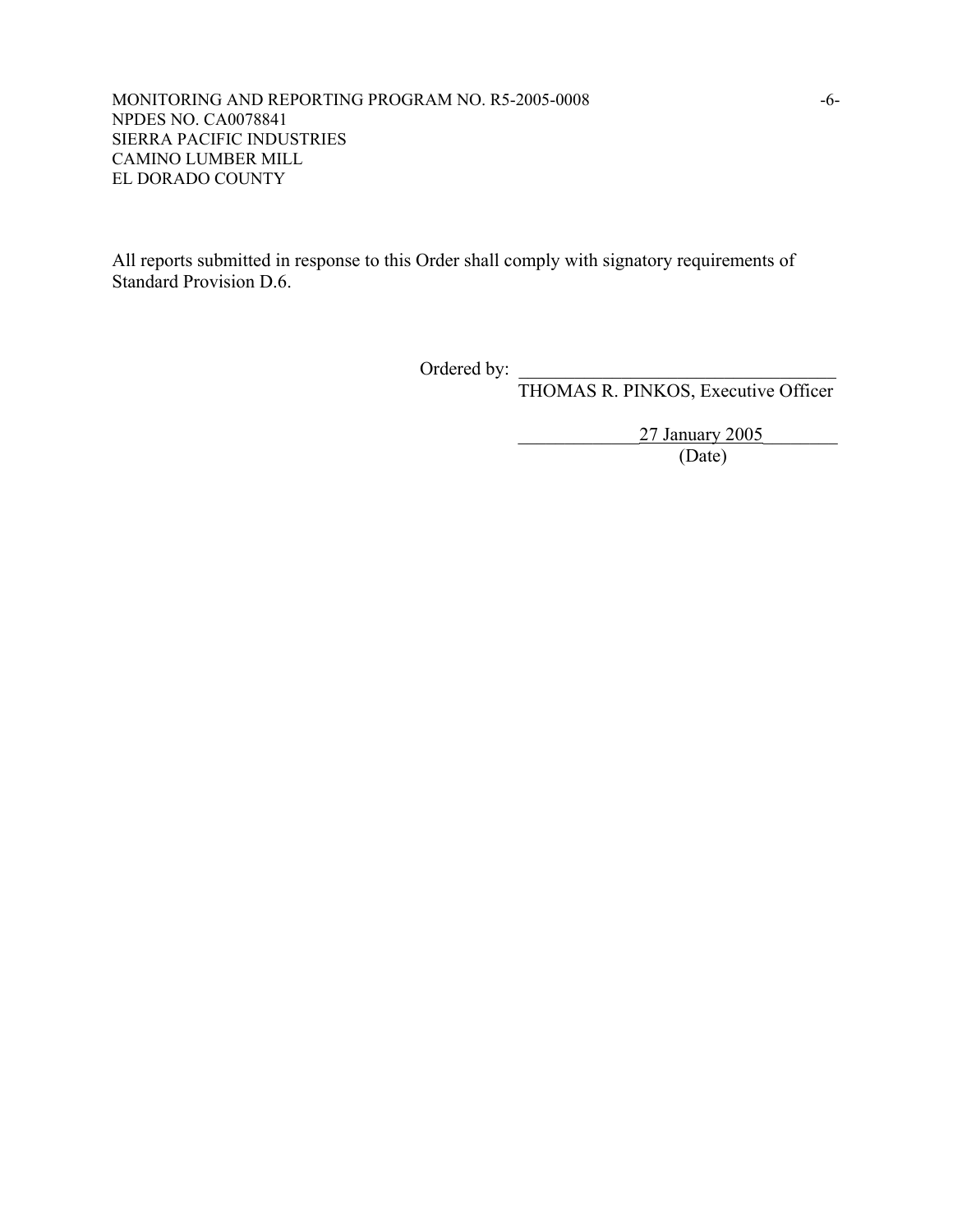# **INFORMATION SHEET**

ORDER NO. R5-2005-0008 SIERRA PACIFIC INDUSTRIES CAMINO LUMBER MILL EL DORADO COUNTY NPDES NO. CA0078841

### *SCOPE OF PERMIT*

This renewed Order regulates the intermittent discharge of process wastewater generated from the Sierra Pacific Industries (Discharger), Camino Lumber Mill (Facility). This Order includes effluent, water supply, sludge, and surface water limitations, monitoring and reporting requirements, additional study requirements, and reopener provisions for effluent constituents.

### *BACKGROUND INFORMATION*

The Discharger owns and operates a lumber mill located in Camino, California. The Facility (Assessor's Parcel Number 043-180-05) is located in the southwest  $\frac{1}{4}$  of Section 5 and the northwest  $\frac{1}{4}$  of Section 8, T10N, R12E, MDB&M, as shown on Attachment A, a part of this Order. The facility processes approximately 115 million board feet of construction grade lumber annually. Logs are delivered by truck to the lumber mill, stacked in a 21 acre paved area (log deck) and are kept wet by a sprinkler system to prevent checking and blue staining. Bark is removed from the logs through a mechanical bark removal process. Following bark removal, the logs are rough cut, dried in a kiln, planed to final size and wrapped for shipment. Heat to the kilns is provided by a boiler.

Liquid wastestreams generated from the sawmill operations include log deck runoff, water utilized in the barking operations, filter backwash from boiler supply water treatment, boiler blowdown, condensate from the kilns, runoff from the maintenance area and stormwater. Domestic wastewater is treated in a septic system and discharged to a leach field regulated by the County.

Federal Regulations contain guidelines for sawmill operations, which prohibit the discharge of barking, sawmill, planing and finishing process wastewater into navigable waters. Other than log deck wastewater boiler blowdown and log deck runoff, all other waste streams from the sawmill operations are prohibited from being discharged to surface waters. Waste streams from the various sawmill operations have been traditionally commingled and discharged to surface waters, although land disposal was maximized. This Order implements the Federal Regulations and prohibits the discharge of the applicable sawmill operations wastestreams to surface waters.

### WASTEWATER OPERATIONS

**Log Deck Runoff** - To maximize land disposal, the Discharger retains all log deck water onsite during the dry season, either in storage/evaporation ponds or by disposal by spray irrigation. Excess water applied to the log deck flows in open trenches to a wastewater control structure. The runoff from the log deck is recirculated back to the log decks from the water control structure. While sprinkling, the log deck is operated in a closed loop system. During precipitation periods, the log and the log yard runoff is directed to a retention pond (called the Schmidt Ditch). If the Schmidt Ditch reaches capacity, the ditch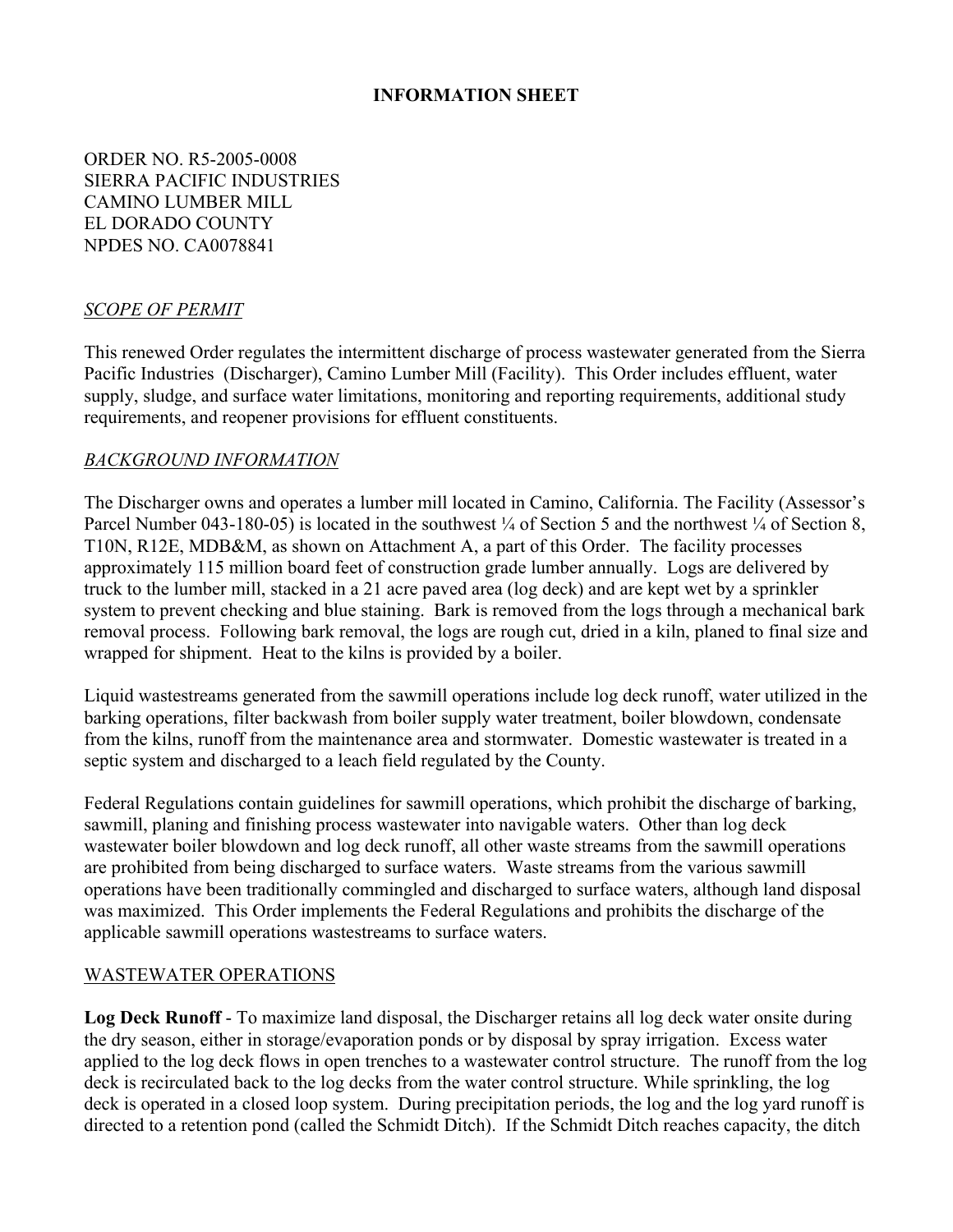#### INFORMATION SHEET  $\sim$ WASTE DISCHARGE REQUIREMENTS, ORDER NO. R5-2005-0008 SIERRA PACIFIC INDUSTRIES CAMINO MILL EL DORADO COUNTY

is designed to over flow and discharge to an unnamed tributary to North Canyon Creek, at a point approximately located at latitude 38º 44'43" (deg, min, sec) and longitude 120º 40'43 (Outfall A), as shown on Attachment A, a part of this Order. North Canyon Creek is a water of the United States and tributary to the South Fork of the American River.

Annually during the first significant storm event ("first flush"), the sprinklers are shut off, and all of the logdeck runoff is diverted to storage Pond P-1 via Pond P-A. This first flush stormwater/wastewater contains the concentrated pollutants that have been recirculated to the log deck during the past year. Disposal of this wastestream is by evaporation/percolation in the ponds or irrigation of the spray fields when weather permits. Tailwater from the irrigation area is returned to the ponds.

**Other Sawmill Operation Wastestreams -** The waste streams from other sawmill operations are commingled, stored in Pond P-1, and subsequently disposed of on the spray irrigation field as weather permits. These waste streams are not recycled for use on the log deck, or discharged to surface waters.

**Discharge Location** - The previous permit identified two outfalls for the facility that intermittently discharged commingled process wastewater and storm water from the site (Outfall 001 and Outfall 002). Recent modifications to the facility have eliminated the industrial discharges at Outfall 001, and Outfall 002 was determined to be an inappropriate sampling location due to commingling with runoff from offsite sources that drain onto the facility site. The new discharge point (Outfall A), which is representative of the discharges from the site, is approximately located at the point, latitude 38º 44'43" (deg, min, sec) and longitude 120º 40'43". Outfall A discharges into unnamed tributary of North Canyon Creek. The unnamed tributary to North Canyon Creek, and North Canyon Creek are waters of the United States, and tributary to the South Fork of the American River. Also located on the site is a seasonal spring on the easterly side of the site. The spring discharges to the unnamed tributary of North Canyon Creek upstream of Outfall A.

# *RECEIVING WATER BENEFICIAL USES*

The Facility discharges into an unnamed tributary of North Canyon Creek which flows into the South Fork of the American River. The Regional Board adopted a *Water Quality Control Plan for the Sacramento River and San Joaquin River Basins, Fourth Edition* (hereafter Basin Plan). The Basin Plan designates beneficial uses, establishes water quality objectives, and contains implementation programs and policies to achieve water quality objectives for all waters of the Basin.

The Basin Plan at page II-2.00 states: "Existing and potential beneficial uses which currently apply to surface waters of the basins are presented in Figure II-1 and Table II-1. The beneficial uses of any specifically identified water body generally apply to its tributary streams." Furthermore, the Regional Board generally is required to apply the beneficial uses of municipal and domestic supply to surface waters based on State Board Resolution No. 88-63, which was incorporated in the Basin Plan pursuant to Regional Board Resolution 89-056.

The Basin Plan does not specifically identify beneficial uses for the unnamed tributary to North Canyon Creek or North Canyon Creek, but does identify present and potential uses for the South Fork of the American River. The unnamed tributary to North Canyon Creek and North Canyon Creek are tributary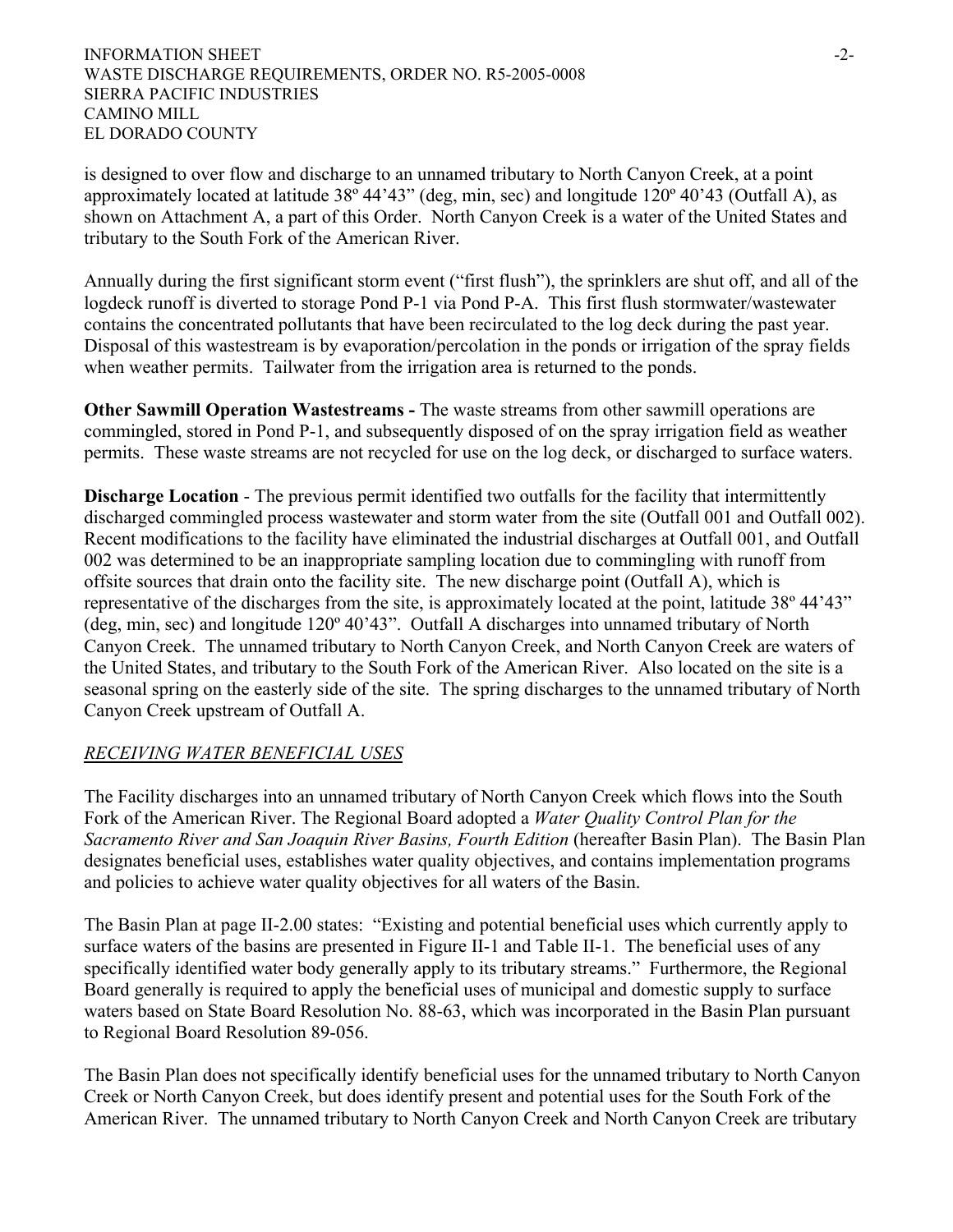#### INFORMATION SHEET  $\sim$ WASTE DISCHARGE REQUIREMENTS, ORDER NO. R5-2005-0008 SIERRA PACIFIC INDUSTRIES CAMINO MILL EL DORADO COUNTY

to the South Fork of the American River. The unnamed tributary to North Canyon Creek and North Canyon Creek are in the South Fork, Sources to Placerville Subarea (514.32) of the American River Hydrologic Unit (514.00), in the Sacramento Hydrologic Basin.

The Regional Board finds that the beneficial uses identified in the Basin Plan for the South Fork of the American River, Sources to Placerville, are applicable to the unnamed tributary to North Canyon Creek and North Canyon Creek. These beneficial uses are domestic and municipal supply, hydropower generation, water contact recreation, canoeing and rafting, other non-contact water recreation; warm freshwater habitat, cold freshwater habitat, cold freshwater spawning, and wildlife habitat. The Basin Plan on page II-1.00 states: "Protection and enhancement of existing and potential beneficial uses are primary goals of water quality planning…" and with respect to disposal of wastewaters states that "…disposal of wastewaters is [not] a prohibited use of waters of the State; it is merely a use which cannot be satisfied to the detriment of beneficial uses."

In reviewing whether the existing and/or potential uses of the South Fork of the American River apply to the unnamed tributary to North Canyon Creek and North Canyon Creek, the Regional Board has considered the following facts:

#### a. *Municipal and Domestic Supply and Agricultural Irrigation*

 The Basin Plan (Table II-1) designates the beneficial uses of municipal and domestic supply to the South Fork of the American River. In addition, the SWRCB has issued water rights to existing water users along the South Fork of the American River and North Canyon Creek downstream of the discharge for domestic and irrigation uses. Since the unnamed tributary and North Canyon Creek are ephemeral streams, they also likely provide groundwater recharge during periods of low flow. The groundwater is a source of drinking water. In addition to the existing water uses, growth in the area, downstream of the discharge is expected to continue, which presents a potential for increased municipal, domestic and agricultural uses of the water in receiving stream.

#### b. *Water Contact and Noncontact Recreation and Esthetic Enjoyment*

The Regional Board finds that the discharge flows through residential areas, and there is ready public access to the unnamed tributary of North Canyon Creek, North Canyon Creek, and the South Fork of the American River. Exclusion of the public is unrealistic and contact recreational activities currently exist along the unnamed tributary of North Canyon Creek, North Canyon Creek, and the South Fork of the American River and these uses are likely to increase as the population in the area grows.

#### c. *Preservation and Enhancement of Fish, Wildlife and Other Aquatic Resources*

The California Department of Fish and Game (DFG) has verified the presence of rainbow trout, green sunfish, channel catfish, and large mouth bass in North Canyon Creek. Additionally, discussions with residents in the area confirmed the presence of trout in the tributary of North Canyon Creek. These findings are consistent with both cold- and warm-water fisheries and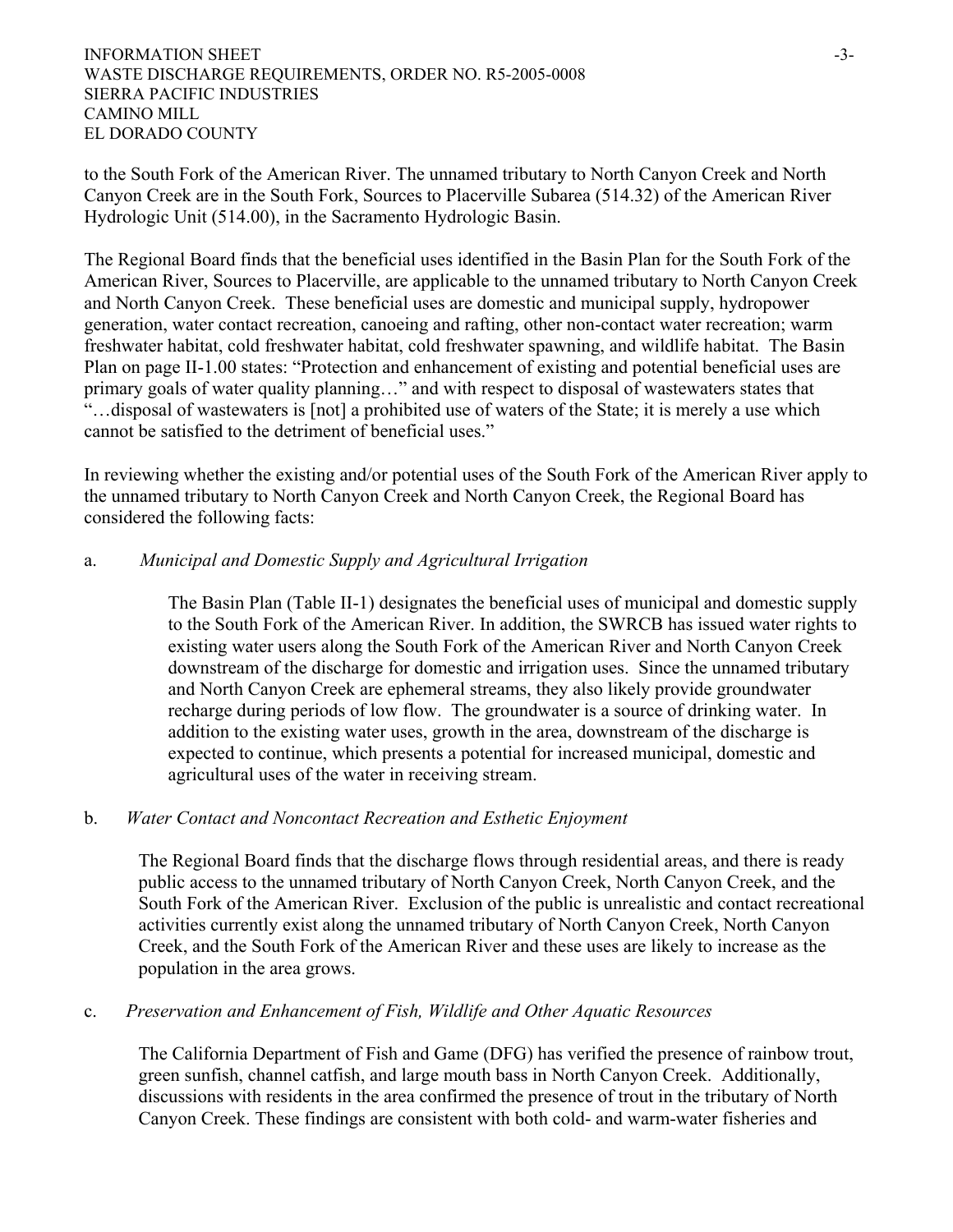indicates that there is a potential for anadromous fish migration, thus necessitating a cold-water designation. The Basin Plan (Table II-1) designates, the South Fork of the American River as being both a cold and warm freshwater habitat. Therefore, pursuant to the Basin Plan, the cold designation applies to the unnamed tributary of North Canyon Creek, North Canyon Creek, and the South Fork of the American River. The cold-water habitat designation necessitates that the in-stream dissolved oxygen concentration be maintained at, or above, 7.0 mg/L. This approach recognizes that, if the naturally occurring in-stream dissolved oxygen concentration is below 7.0 mg/L, the Discharger is not required to improve the naturally occurring level. As stated in the above Findings, currently the unnamed tributary of North Canyon Creek and North Canyon Creek are ephemeral streams.

### d. *Groundwater Recharge*

In areas where groundwater elevations are below the stream bottom, water from the stream will percolate to groundwater. Since the unnamed tributary to North Canyon Creek, and North Canyon Creek is at times dry, it is reasonable to assume that the stream water is lost by evaporation, flow downstream and percolation to groundwater providing a source of municipal and irrigation water supply.

#### e. *Freshwater Replenishment*

When water is present in the unnamed tributary to North Canyon Creek, and North Canyon Creek, there is hydraulic continuity with the South Fork of the American River. During periods of hydraulic continuity, North Canyon Creek adds to the water quantity and may impact the quality of water flowing down stream in the South Fork of the American River.

Upon review of the flow conditions, habitat values, and beneficial uses of the South Fork of the American River, and the facts described above, the Regional Board finds that the beneficial uses identified in the Basin Plan for the South Fork of the American River are applicable to the unnamed tributary to North Canyon Creek and North Canyon Creek.

The Regional Board also finds that based on the available information and on the Discharger's application, that the unnamed tributary to North Canyon Creek, and North Canyon Creek, absent the discharge are ephemeral streams. The ephemeral nature of the waterways means that the designated beneficial uses must be protected, but that no credit for receiving water dilution is available. Although the discharge, at times, maintains the aquatic habitat, constituents may not be discharged that may cause harm to aquatic life. At other times, natural flows within the waterways help support aquatic life. Both conditions may exist within a short time span, where the waterways would be dry without the discharge and periods when sufficient background flows provide hydraulic continuity with the South Fork of the American River. Dry conditions occur primarily in the summer months, but dry conditions may also occur throughout the year, particularly in low rainfall years. The lack of dilution results in more stringent effluent limitations to protect contact recreation, drinking water, agricultural water uses, and aquatic life. Significant dilution may occur during and immediately following high rainfall events.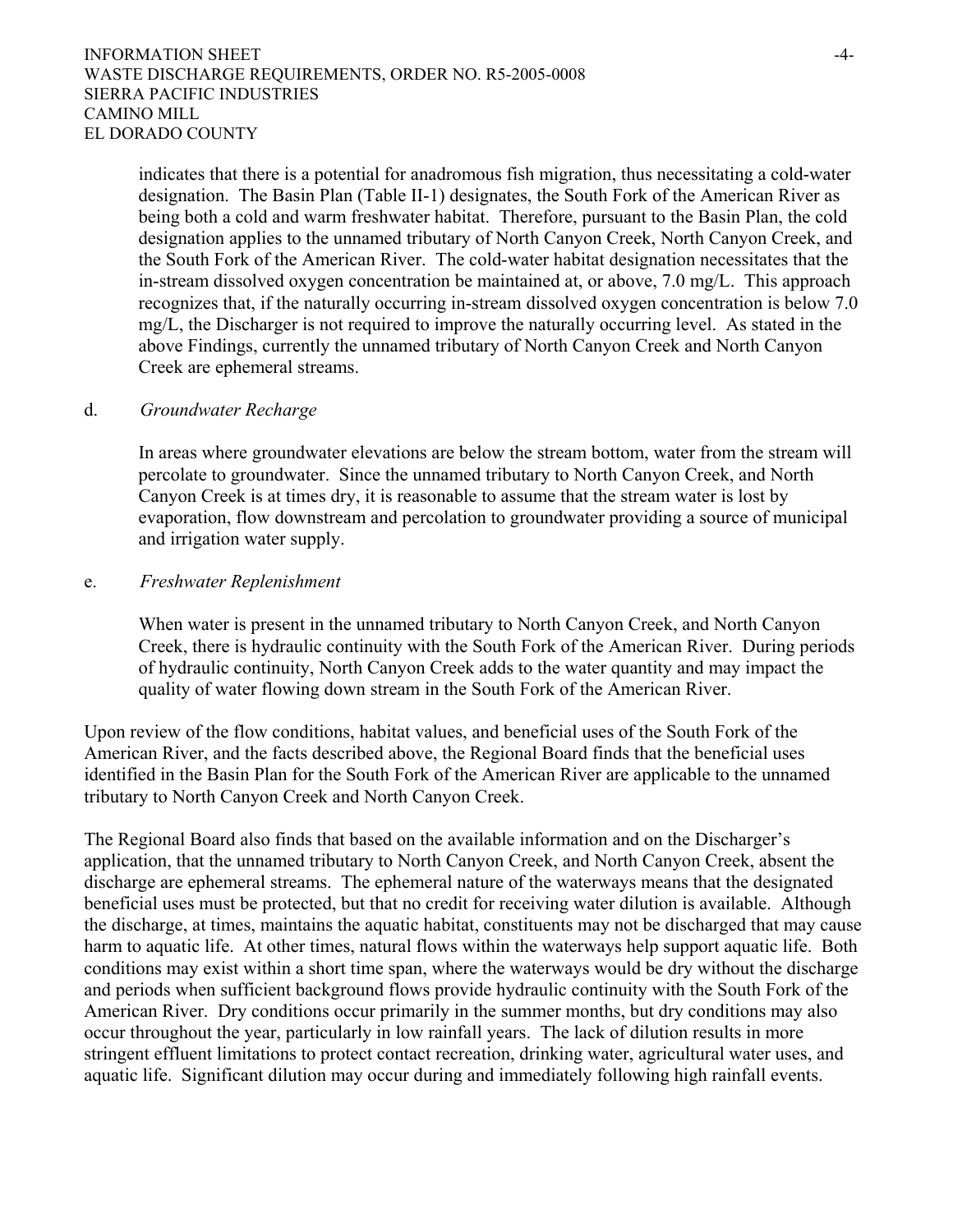#### *RECEIVING WATER LIMITATIONS*

Receiving Water Limitations are based upon water quality objectives contained in the Basin Plan; as such, they are a required part of this permit. The wastewater discharge from the Discharger's ponds enters an ephemeral drainage prior to entering the unnamed tributary to North Canyon Creek and North Canyon Creek. This permit requires receiving water sampling points be established, upstream and downstream from where the discharge enters North Canyon Creek to assure compliance with the Receiving Water Limitations and protection of the water quality objectives. This permit also establishes Effluent Limitations for pH, and dissolved oxygen based on the Basin Plan's water quality objectives

This permit contains Receiving Water Limitations as required to comply with the Basin Plan's water quality objectives. The limitations for temperature, turbidity and pH require that the discharge not cause the receiving water to change by specified amounts as required in the Receiving Water Limitations section of this Order. The receiving stream at the point of discharge is the headwaters for the unnamed tributary to North Canyon Creek. An upstream sampling point is not available to determine the thermal, pH shift and turbidity impacts of the discharge. The unnamed tributary to North Canyon Creek flows through open areas, prior to entering the North Canyon Creek, and the thermal, pH and turbidity impacts from any other discharges entering the drainage course could mask actual impacts of the discharge from the facility on downstream waters. In order to determine compliance for these constituents in the effluent, and receiving waters, the Monitoring and Reporting Program establishes sampling locations. These locations are: 1) Outfall A; 2) Discharge from the site (SP-4) at the property line of the facility; 3); and at points in North Canyon Creek, 4) 50-feet upstream (R-1) and 5) 100 feet downstream (R-2) from the point where the unnamed tributary enters North Canyon Creek. The Discharger shall prepare a monthly report, submitted with the Discharger Self Monitoring Report, assessing the receiving water impacts of the discharge and compliance with the Receiving Water Limitations.

**Dissolved Oxygen** – **Based on existing uses and** the tributary rule, North Canyon Creek has been designated as having the beneficial use of cold freshwater aquatic habitat (COLD). For water bodies designated as having COLD as a beneficial use, the Basin Plan includes a water quality objective of maintaining a minimum of 7.0 mg/*l* of dissolved oxygen. Since, by the tributary rule and an assessment of existing uses, the beneficial use of COLD does apply to North Canyon Creek, a receiving water limitation of 7.0 mg/*l* for dissolved oxygen was included in the Order.

For surface water bodies outside of the Delta, the Basin Plan includes the water quality objective that "…the monthly median of the mean daily dissolved oxygen (DO) concentration shall not fall below 85 percent of saturation in the main water mass, and the 95 percentile concentration shall not fall below 75 percent of saturation." This objective was included as a receiving water limitation in the Order.

**pH -** For all surface water bodies in the Sacramento River and San Joaquin River basins, the Basin Plan includes water quality objectives stating that "[t]he pH shall not be depressed below 6.5 nor raised above 8.5. Changes in normal ambient pH levels shall not exceed 0.5 in fresh waters with designated COLD or WARM beneficial uses." By the tributary rule and an assessment of existing uses, North Canyon Creek has the beneficial uses of both COLD and WARM (warm freshwater habitat); therefore, the Order includes receiving water limitations for both pH range and pH change.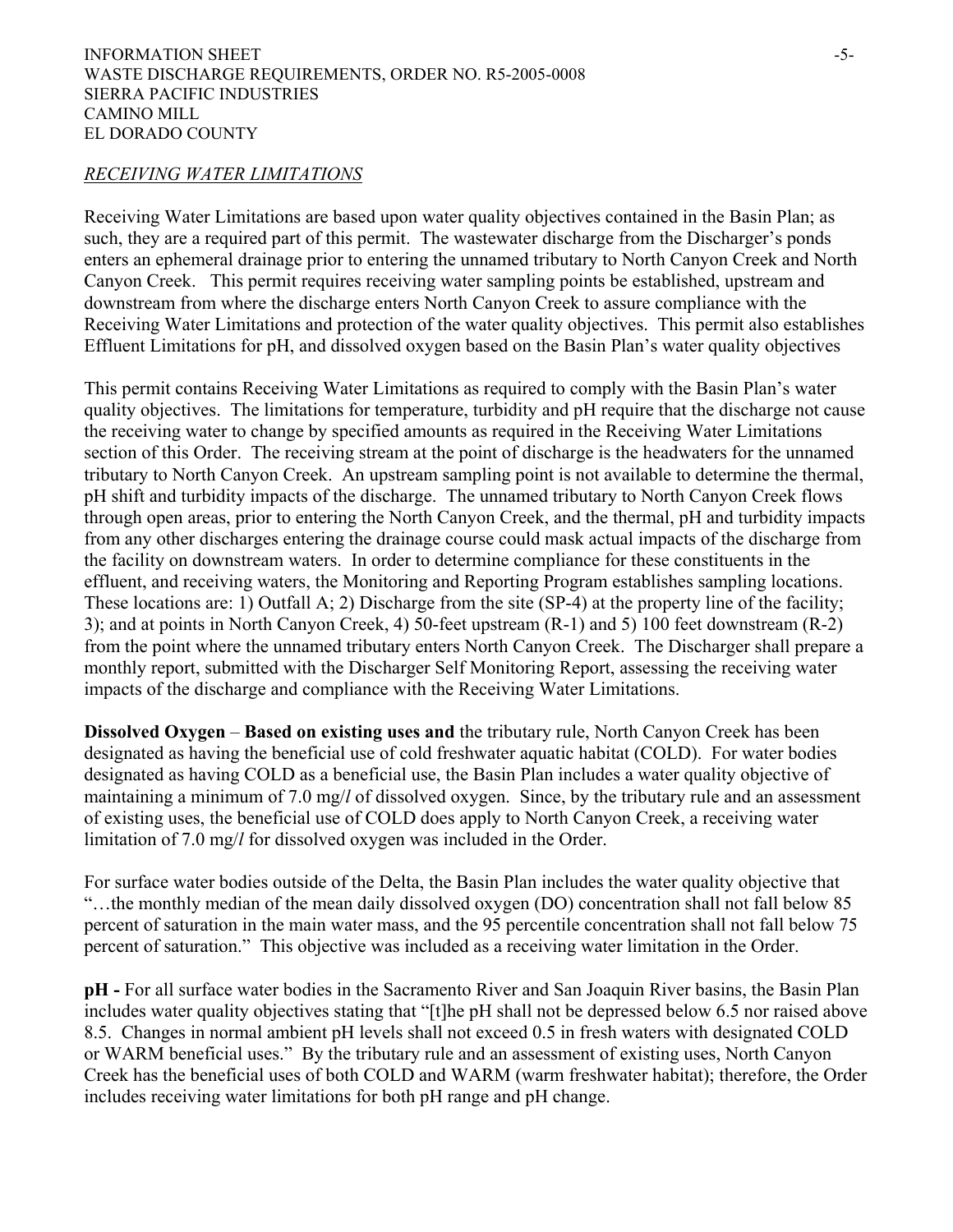The Basin Plan allows an appropriate averaging period for pH change in the receiving stream. Since there is no technical information available that indicates that aquatic organisms are adversely affected by shifts in pH within the 6.5 to 8.5 range, an averaging period is considered appropriate and a monthly averaging period for determining compliance with the 0.5 receiving water pH change limitation is included in the Order.

**Temperature -** By the tributary rule and an assessment of existing uses, North Canyon Creek has the beneficial uses of both COLD and WARM. The Basin Plan includes the objective that "[a]t no time or place shall the temperature of COLD or WARM intrastate waters be increased more than 5ºF above natural receiving water temperature." The Order includes a receiving water limitation based on this objective.

**Turbidity -** The Basin Plan includes the following objective: "Increases in turbidity attributable to controllable water quality factors shall not exceed the following limits:

- (The 30-day average turbidity to increase) More than 1 Nephelometric Turbidity Units (NTUs) where natural turbidity is between 0 and 5 NTUs.
- Where natural turbidity is between 5 and 10 NTUs, increases shall not exceed 20 percent.
- Where natural turbidity is between 50 and 100 NTUs, increases shall not exceed 10 NTU.
- Where natural turbidity is greater than 100 NTUs, increases shall not exceed 10 percent."

The Basin Plan states: *"In determining compliance with the above limits, appropriate averaging periods may be applied provided that the beneficial uses will be fully protected."*. Based upon consultation with the Department of Fish and Game, a 30-day averaging period is protective of the beneficial uses for turbidity when the turbidity of the receiving water is between 0 and 5 NTUs.

**Narrative Limitations***—*Receiving Water Limitations 2 (biostimulatory substances), 3 (color), 5 (floating material), 4 (oil and grease), 5 (radioactivity), 6 (settleable material), 7 (tastes and odors), and 8 (toxicity) are based on narrative Basin Plan objectives. The objectives are located in Chapter III: Water Quality Objectives, under the Water Quality Objectives for Inland Surface Waters heading.

# *EFFLUENT LIMITATIONS*

Federal regulations require effluent limitations for all pollutants that are or may be discharged at a level that will cause or have the reasonable potential to cause, or contribute to an in-stream excursion above a narrative or numerical water quality standard.

The federal Clean Water Act (CWA) mandates the implementation of effluent limitations that are as stringent as necessary to meet water quality standards established pursuant to state or federal law. (33 U.S.C., § 1311(b)(1)(C); 40 C.F.R., § 122.44(d)(1)) NPDES permits must incorporate discharge limits necessary to ensure that water quality standards are met. This requirement applies to narrative criteria as well as to criteria specifying maximum amounts of particular pollutants. Pursuant to Federal Regulations, 40 C.F.R. section 122.44(d)(1)(i), NPDES permits must contain limits that control all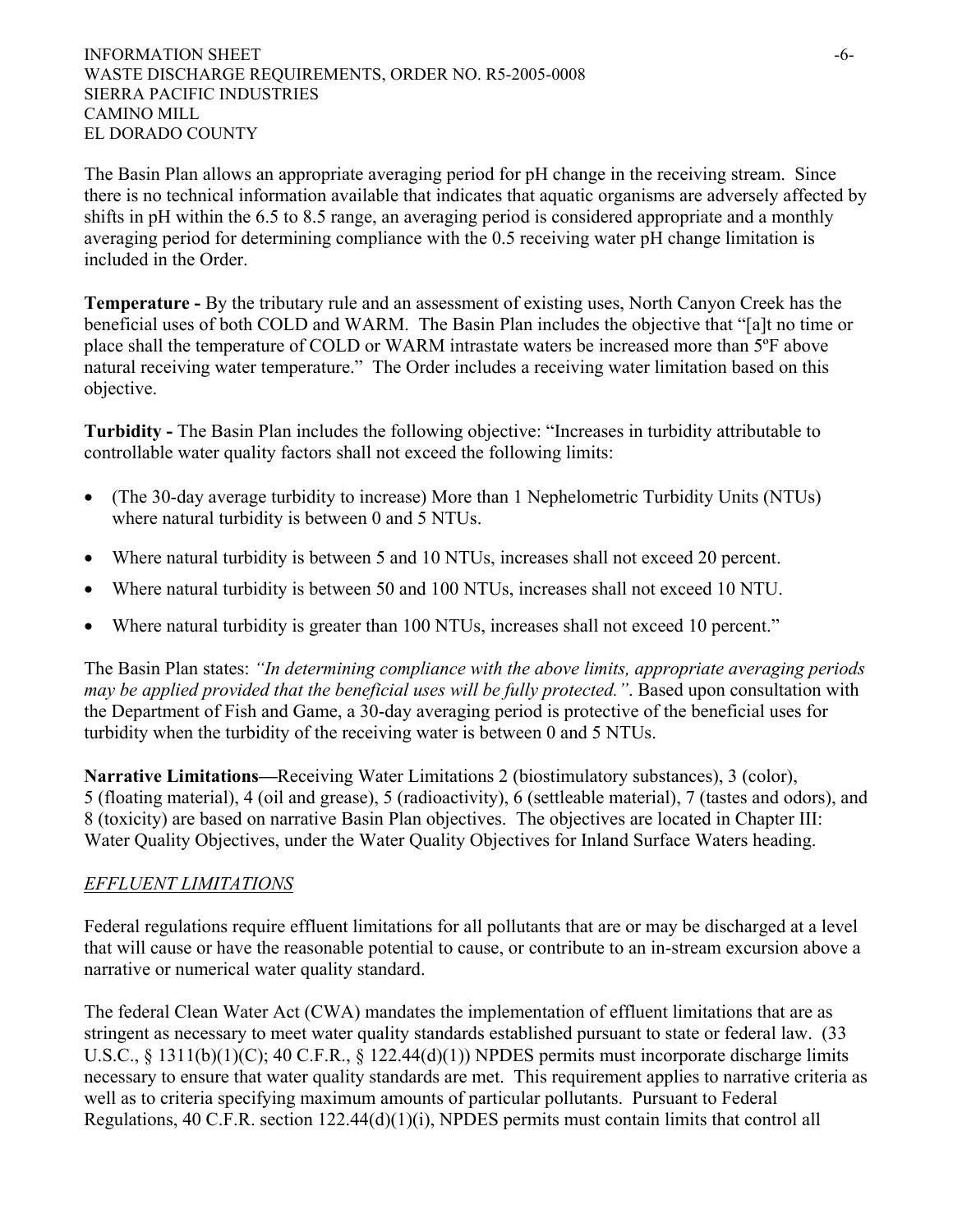#### INFORMATION SHEET  $-7$ -WASTE DISCHARGE REQUIREMENTS, ORDER NO. R5-2005-0008 SIERRA PACIFIC INDUSTRIES CAMINO MILL EL DORADO COUNTY

pollutants that "are or may be discharged at a level which will cause, have the reasonable potential to cause, or contribute to an excursion above any state water quality standard, including state narrative criteria for water quality." Federal Regulations,  $40 \text{ CFR}$ , Section  $122.44(d)(1)(vi)$ , further provide that "[w]here a state has not established a water quality criterion for a specific chemical pollutant that is present in an effluent at a concentration that causes, has the reasonable potential to cause, or contributes to an excursion above a narrative criterion within an applicable State water quality standard, the permitting authority must establish effluent limits."

The Regional Board's Basin Plan, page IV-17.00, contains an implementation policy ("Policy for Application of Water Quality Objectives") that specifies that the Regional Board "will, on a case-bycase basis, adopt numerical limitations in orders which will implement the narrative objectives." This Policy complies with 40 CFR 122.44(d)(1). With respect to narrative objectives, the Regional Board must establish effluent limitations using one or more of three specified sources, including EPA's published water quality criteria, a proposed state criterion (i.e., water quality objective), or an explicit state policy interpreting its narrative water quality criteria (i.e., the Regional Board's "Policy for Application of Water Quality Objectives")(40 C.F.R. 122.44(d)(1) (vi) (A), (B) or (C)). The Basin Plan contains a narrative objective requiring that: "All waters shall be maintained free of toxic substances in concentrations that produce detrimental physiological responses in human, plant, animal, or aquatic life". The Basin Plan requires the application of the most stringent objective necessary to ensure that surface water and groundwater do not contain chemical constituents, toxic substances, radionuclides, or taste and odor producing substances that adversely affect beneficial uses. The beneficial uses include municipal and domestic supply, agricultural irrigation supply, water contact and non-contact recreation and aquatic habitat and migration. The Basin Plan states that material and relevant information, including numeric criteria, and recommendations from other agencies and scientific literature will be utilized in evaluating compliance with the narrative toxicity objective. The Basin Plan also limits chemical constituents in concentrations that adversely affect surface water beneficial uses. For waters designated as municipal, the Basin Plan specifies that, at a minimum, waters shall not contain concentrations of constituents that exceed Maximum Contaminant Levels (MCL) of CCR Title 22. The Basin Plan further states that; to protect all beneficial uses the Regional Board may apply limits more stringent than MCLs. When a reasonable potential exists for exceeding a narrative objective, Federal Regulations mandate numerical effluent limitations and the Basin Plan narrative criteria clearly establish a procedure for translating the narrative objectives into numerical effluent limitations.

**Timber Processing Operations** - Wastewater generated from timber processing operations is regulated under the Code of Federal Regulations (CFR), Title 40, Part 429. The point source category guidelines apply (§ 429.10, Applicability) to "*any timber products processing operation, and any plant producing insulation board with wood as the major raw material, which discharges or may discharge process wastewater pollutants to waters of the United States, or which introduces or may introduce wastewater pollutants into a publicly owned treatment works"*. Effluent limitations for the following subcategories for timber product processing operations are applicable to this facility.

*a. Subpart A – Barking Subcategory, § 429.21(a): The following limitations apply to all mechanical barking installations: There shall be no discharge of process wastewater pollutants into navigable waters.*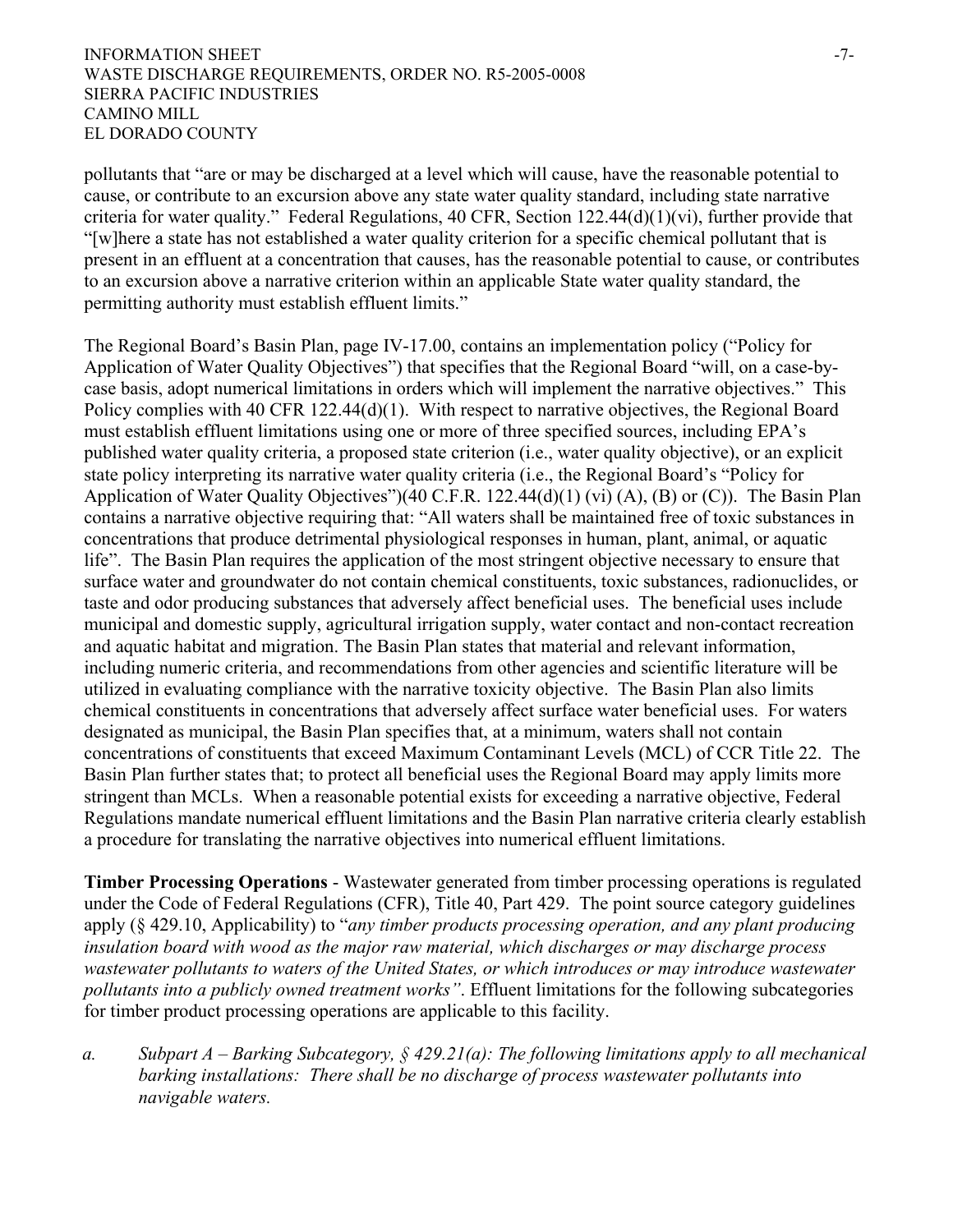- *b. Subpart I Wet Storage Subcategory, § 429.101: Except as provided in 40 CFR 125.30 through 125.32, any existing point source subject to this subpart must achieve the following effluent reduction attainable by the application of the best practicable control technology currently available (BPT): There shall be no debris discharged and the pH shall be within the range of 6.0 to 9.0. Part § 429.11(i) defines debris as woody material such as bark, twigs, branches, heartwood or sapwood that will not pass through a one-inch diameter round opening and is present in the discharge from a wet storage facility.*
- *c. Subpart K Sawmill and Planning Subcategory, § 429.121: Except as provided in 40 CFR 125.30 through 125.32, any existing point source subject to this subpart must achieve the following effluent reduction attainable by the application of the best practicable control technology currently available (BPT): There shall be no discharge of process wastewater pollutants into navigable waters.*
- *d. Subpart L Finishing Subcategory, § 429.131: Except as provided in 40 CFR 125.30 through 125.32, any existing point source subject to this subpart must achieve the following effluent reduction attainable by the application of the best practicable control technology currently available (BPT): There shall be no discharge of process wastewater pollutants into navigable waters.*

Review of the onsite wastewater collection system shows that the process wastewater from the sawmill operation, boiler blowdown, and the equipment maintenance area runoff, and other associated waste streams are commingled, stored in ponds, and disposed of via spray irrigation land disposal.

 Timber processing operations at the facility for which effluent limits apply include: mechanical bark removal (40 CFR § 429.21(a)), wet storage, saw milling, planning and finishing. 40CFR § 429.100 contains effluent guidelines for wet log storage based on "best practicable control technology currently available." For the log deck runoff the Federal Regulations state that there shall be no debris discharged and the pH shall be within the range of 6.0 to 9.0. The Effluent Limitation for pH, in this Order are based on the Basin Plan's Water Quality Objective for pH that requires the pH remain greater than 6.5 and less than 8.5. Federal Regulations, 40 CFR § 429.11(i), define debris as woody material such as bark, twigs, branches, heartwood or sapwood that will not pass through a one inch diameter round opening.

The water utilized on the site for log deck sprinkling, and dust suppression is a wastewater and if discharged to surface waters, is required to meet the discharge criteria as described in Finding No. 18 of the permit.

**Tannins and Lignins** - Tannins and lignins are generated from wood products and could cause discoloration or a pH shift of the effluent or receiving water, presenting a reasonable potential for causing exceedance of the Basin Plan water quality standards for discoloration and pH. An Effluent Limitation for tannins and lignins of 30 mg/l (daily maximum) is included in this Order based on best professional judgment.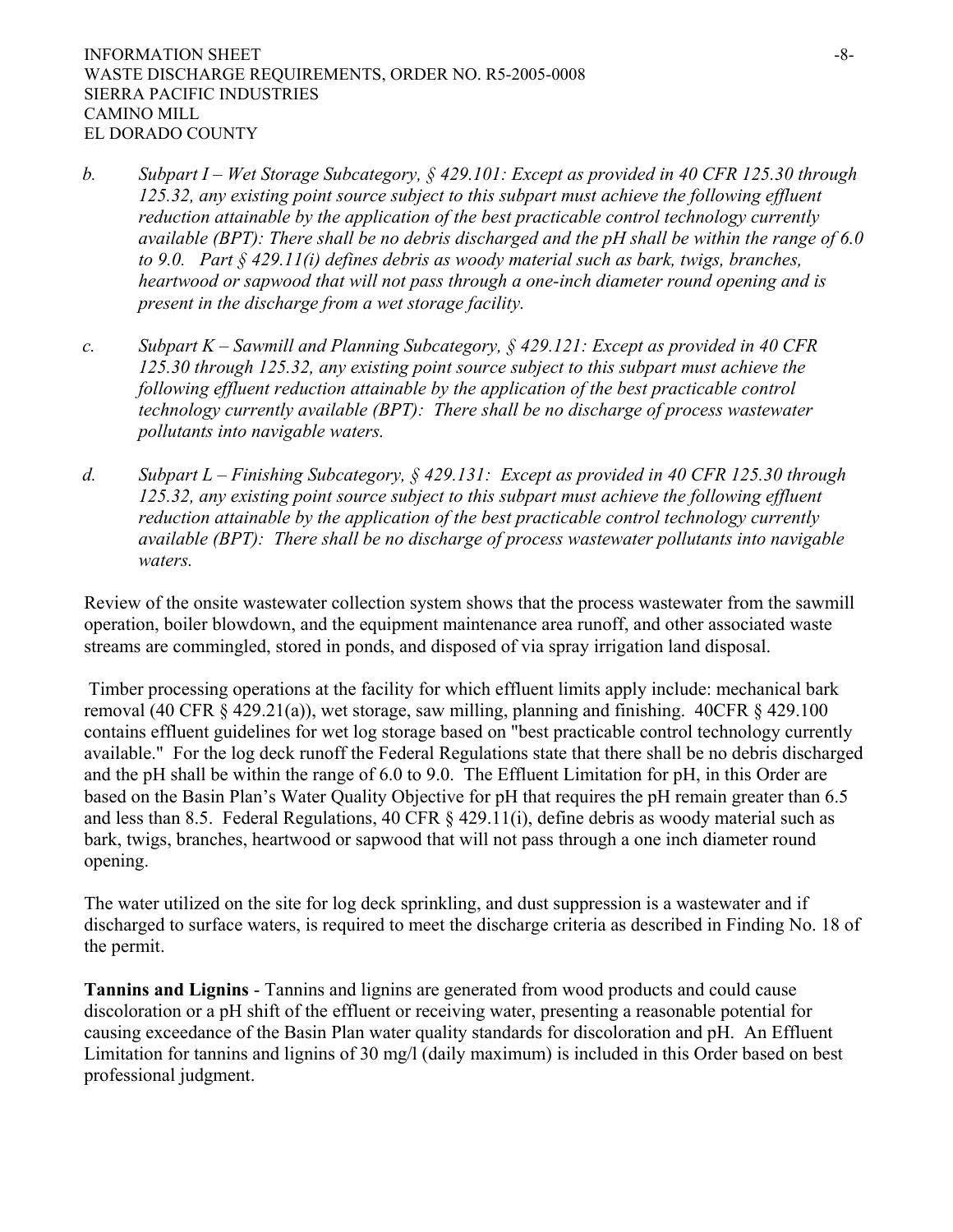**Oil and Grease** *–* Oil and Grease could be present from equipment maintenance and operations, thereby creating a reasonable potential for causing exceedance of Basin Plan water quality standards for floating material and possibly toxicity. Effluent Limitation for oil and grease of 15 mg/l (daily maximum) and 10 mg/l (monthly average) is included in this Order based on best professional judgment.

**Total Suspended Solids** - A total suspended solids (TSS) limitation of 30 mg/l (monthly avg.) and 60 mg/l (daily max.) is included in the existing Order and is necessary to assure compliance with the Basin Plan water quality objectives for suspended material and turbidity. Reissuancce of the permit with a less stringent limitation would violate the anti-backsliding provisions of the Federal Regulations, 40 CFR 122.44. This Order contains Effluent Limitations for TSS based on protection of the Basin Plan water quality objectives for suspended material and turbidity.

**Total Dissolved Solids (TDS)** - A TDS limitation of 300 mg/l (monthly avg.) and 500 mg/l (daily max.) is included in the existing Order and is necessary to assure compliance with the Basin Plan water quality objectives. Reissuancce of the permit with a less stringent limitation would violate the anti-backsliding provisions of the Federal Regulations, 40 CFR 122.44, therefore the existing effluent limitations for TDS are maintained in this Order.

**Chemical Oxygen Demand** - A chemical oxygen demand (COD) limitation of 30 mg/l (monthly avg.) and 60 mg/l (daily max.) substances are included in the existing Order. Chemicals uses, and present in boiler blowdown, and tannic acid from the wood processing, can cause high levels of COD in the effluent. The COD will utilize oxygen in the receiving stream. This Order contains a Receiving Water Limitation for dissolved oxygen of 7.0 mg/l based on protection of the cold-water aquatic life designation. Data provided by the Discharger indicates COD values as high as 37 mg/l, which indicates reasonable potential for the COD substances in the effluent. Reissuancce of the permit with a less stringent limitation would violate the anti-backsliding provisions of the Federal Regulations, 40 CFR 122.44, therefore the existing effluent limitations for COD are maintained in this Order.

**Aluminum** - Based on samples collected by Regional Board staff during inspections, the discharge contained concentrations of aluminum as high as 2600 µg/l. U.S. EPA established Ambient Water Quality criteria for the protection of freshwater aquatic life of 87  $\mu$ g/l (four-day average) and 750  $\mu$ g/l (one-hour average). Using the methodology in the U.S. EPA's Technical Support Document (TSD) for Water Quality-Based Toxics Control, conversion of the limitation from an 1-hour average to a daily maximum, and 4-day average to a monthly average was done to allow effluent limitations to be consistent sampling frequencies defined by the monitoring and reporting program. This conversion resulted in a daily maximum effluent limit of 749 µg/l, and a monthly average limit of 87 µg/l for aluminum. The analytical data shows that the discharge has a reasonable potential to cause an exceedance of the Basin Plan narrative toxicity objective. This Order includes concentration-based Effluent Limitations for aluminum based on the Basin Plan narrative toxicity objective utilizing the EPA's recommended Ambient Criteria.

**Color** - Order No. 97-114 includes effluent limits for color (monthly average =50 Pt-Co, Daily Max.=100 Pt.-Co.). With the requirement for receiving water limitations of turbidity, monitoring for color is redundant. There is no indication in the record or findings of the previous Order to indicate why an effluent limit for color was included, and with the turbidity limitation preexisting, this change is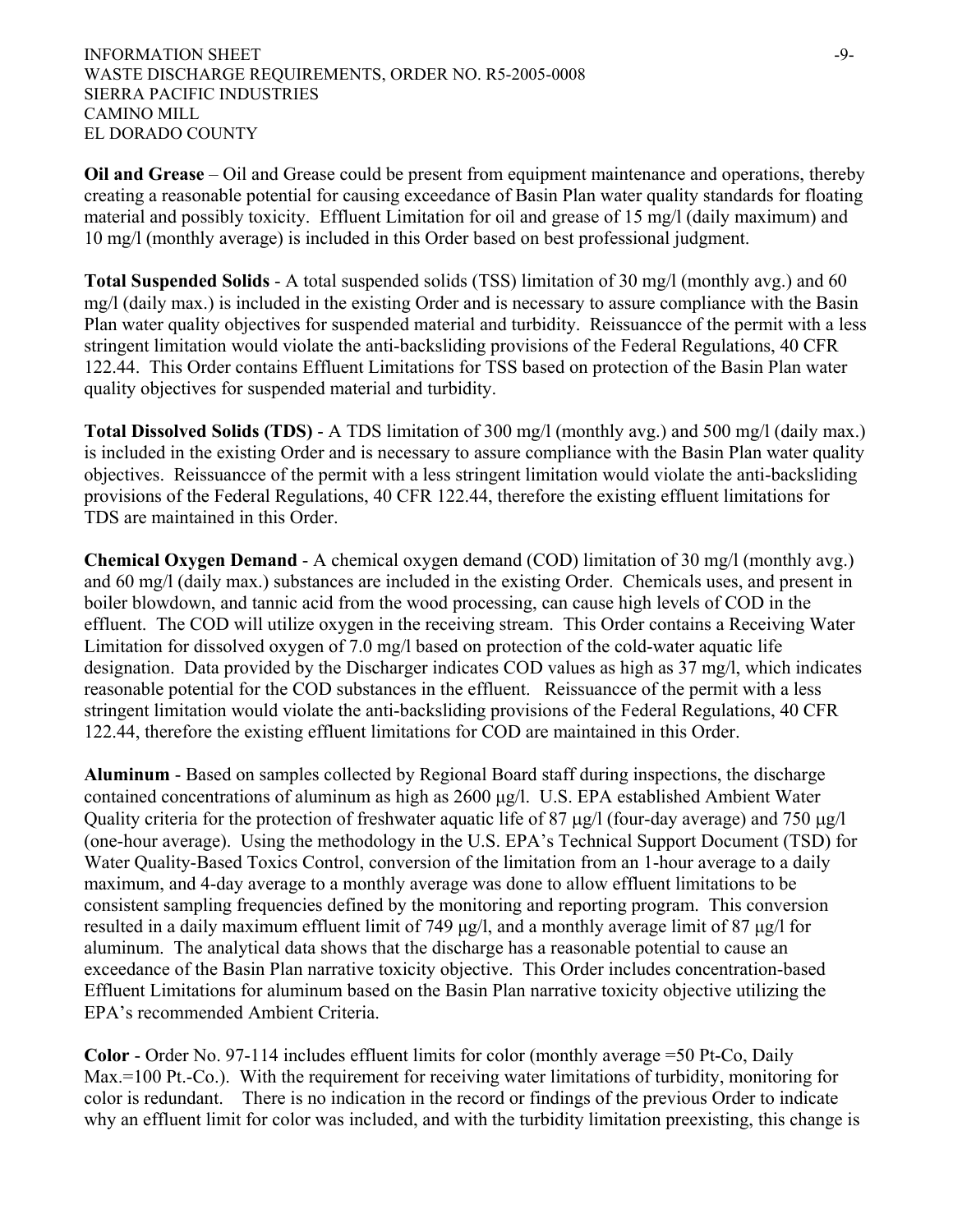consistent with the antidegradation provisions of 40 CFR 131.12 and State Water Resources Control Board Resolution 68-16. Any impact on existing water quality will be insignificant.

**Toxicity***—*The Basin Plan states that "[a]ll waters shall be maintained free of toxic substances in concentrations that produce detrimental physiological responses in human, plant, animal, or aquatic life. This objective applies regardless of whether the toxicity is caused by a single substance or the interactive effect of multiple substances." The Basin Plan requires that "[a]s a minimum, compliance with this objective…shall be evaluated with a 96-hour bioassay." Order No. R5-2002- requires both acute and chronic toxicity monitoring to evaluate compliance with this water quality objective.

The low-flow nature of North Canyon Creek means that the designated beneficial uses must be protected, but that no credit for receiving water dilution is available. The use of a dilution series to evaluate compliance with the narrative toxicity objective contained in the Basin Plan is, therefore, inappropriate.

The Basin Plan further states that "…effluent limits based upon acute biotoxicity tests of effluents will be prescribed…". Effluent limitations for acute toxicity have been included in the permit.

# GROUNDWATER LIMITATIONS

The beneficial uses of the underlying ground water are municipal and domestic, industrial service, industrial process and agricultural supplies.

The permit contains a Groundwater Limitation that requires the discharge not degrade groundwater quality when compared with background water quality, therefore the permitted discharge is consistent with the antidegradation provisions of 40 CFR 131.12 and SWRCB Resolution 68-16. Compliance with these requirements will result in the use of best practicable treatment or control of the discharge. The impact on existing water quality will be insignificant.

# *GENERAL EFFLUENT LIMITATION INFORMATION*

Selected 40 CFR §122.2 definitions:

'*Average monthly discharge limitation* means the highest allowable average of "daily discharges" over a calendar month, calculated as the sum of all "daily discharges" measured during a calendar month divided by the number of "daily discharges" measured during that month.

*Average weekly discharge limitation* means the highest allowable average of "daily discharges" over a calendar week, calculated as the sum of all "daily discharges" measured during a calendar week divided by the number of "daily discharges" measured during that week.

*Continuous discharge* means a "discharge" which occurs without interruption, except for infrequent shutdowns for maintenance, process changes, or other similar activities.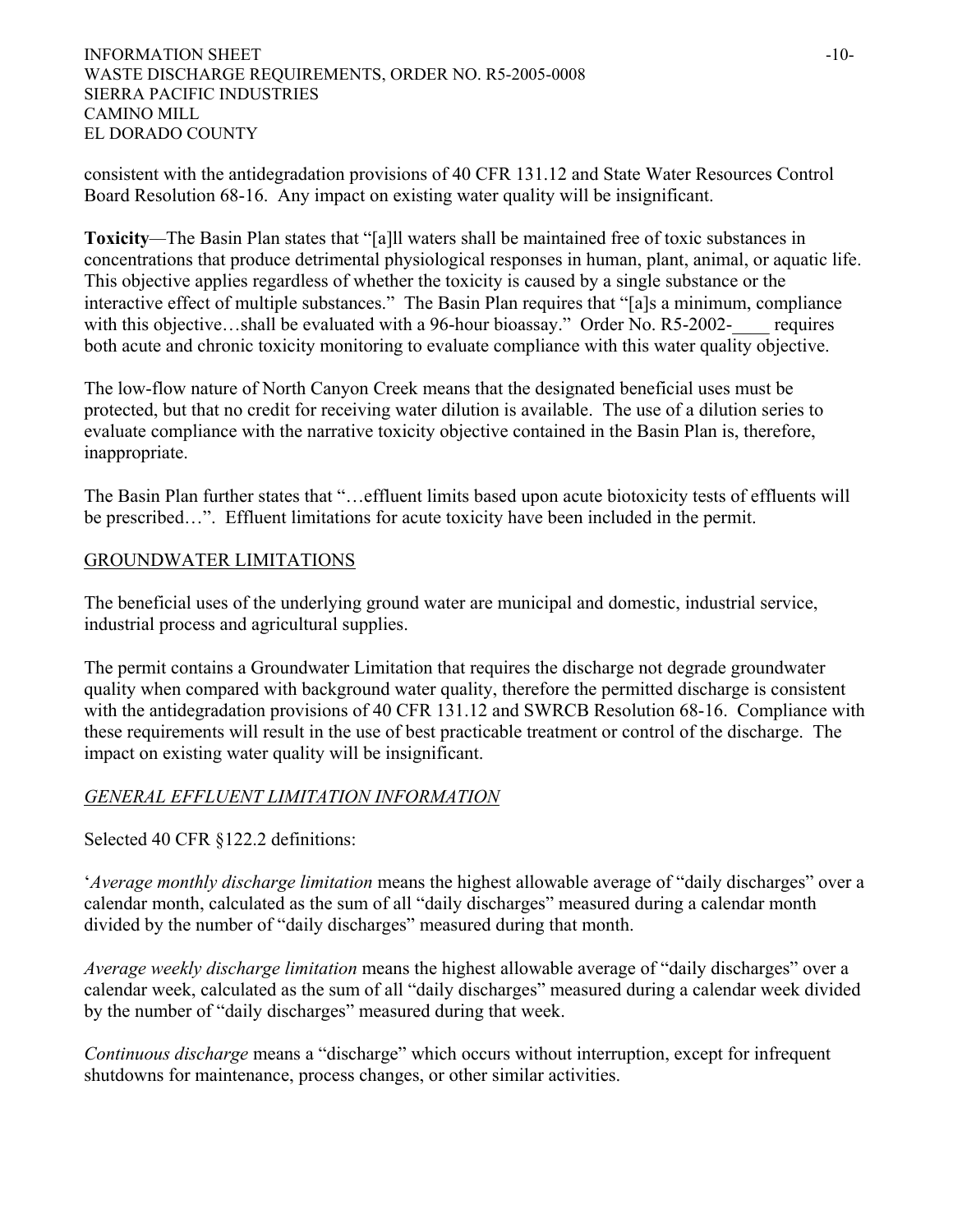#### INFORMATION SHEET  $-11$ -WASTE DISCHARGE REQUIREMENTS, ORDER NO. R5-2005-0008 SIERRA PACIFIC INDUSTRIES CAMINO MILL EL DORADO COUNTY

*Daily discharge* means the "discharge of a pollutant" measured during a calendar day or any 24-hour period that reasonably represents a calendar day for purposes of sampling. For pollutants with limitations expressed in units of mass, the "daily discharge" is calculated as the total mass of the pollutant discharged over the day. For pollutants with limitations expressed in other units of measurement, the "daily discharge" is calculated as the average measurement of the pollutant over the day.

*Daily maximum discharge limitation* means the highest allowable "daily discharge".'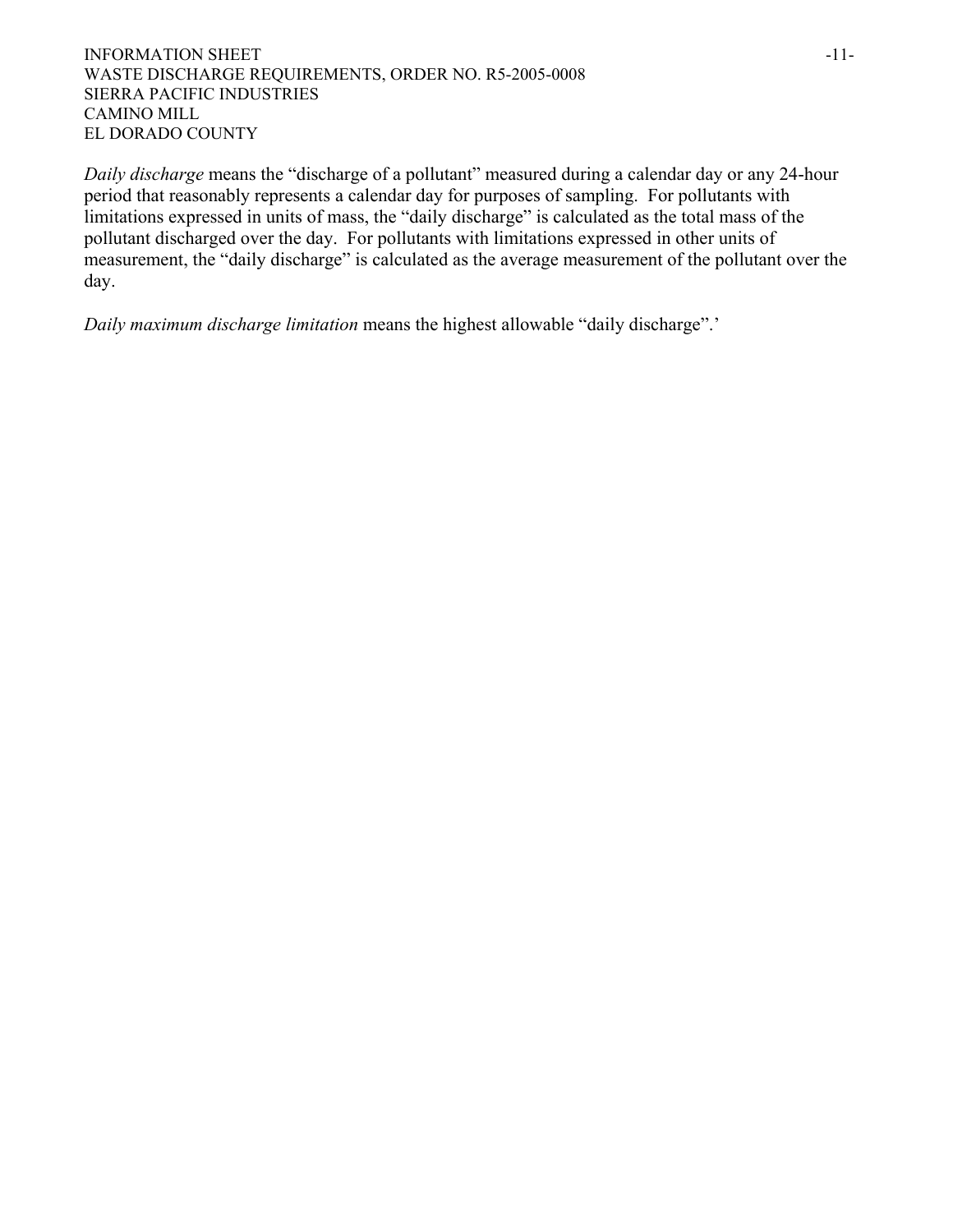# **ATTACHMENT A**



CAMINO, CALIFORNIA U.S.G.S. TOPOGRAPHIC MAP 7.5 MINUTE QUADRANGLE

SIERRA PACIFIC INDUSTRIES CAMINO LUMBER MILL EL DORADO COUNTY



approx. scale 1 in.  $= 2000$  ft.